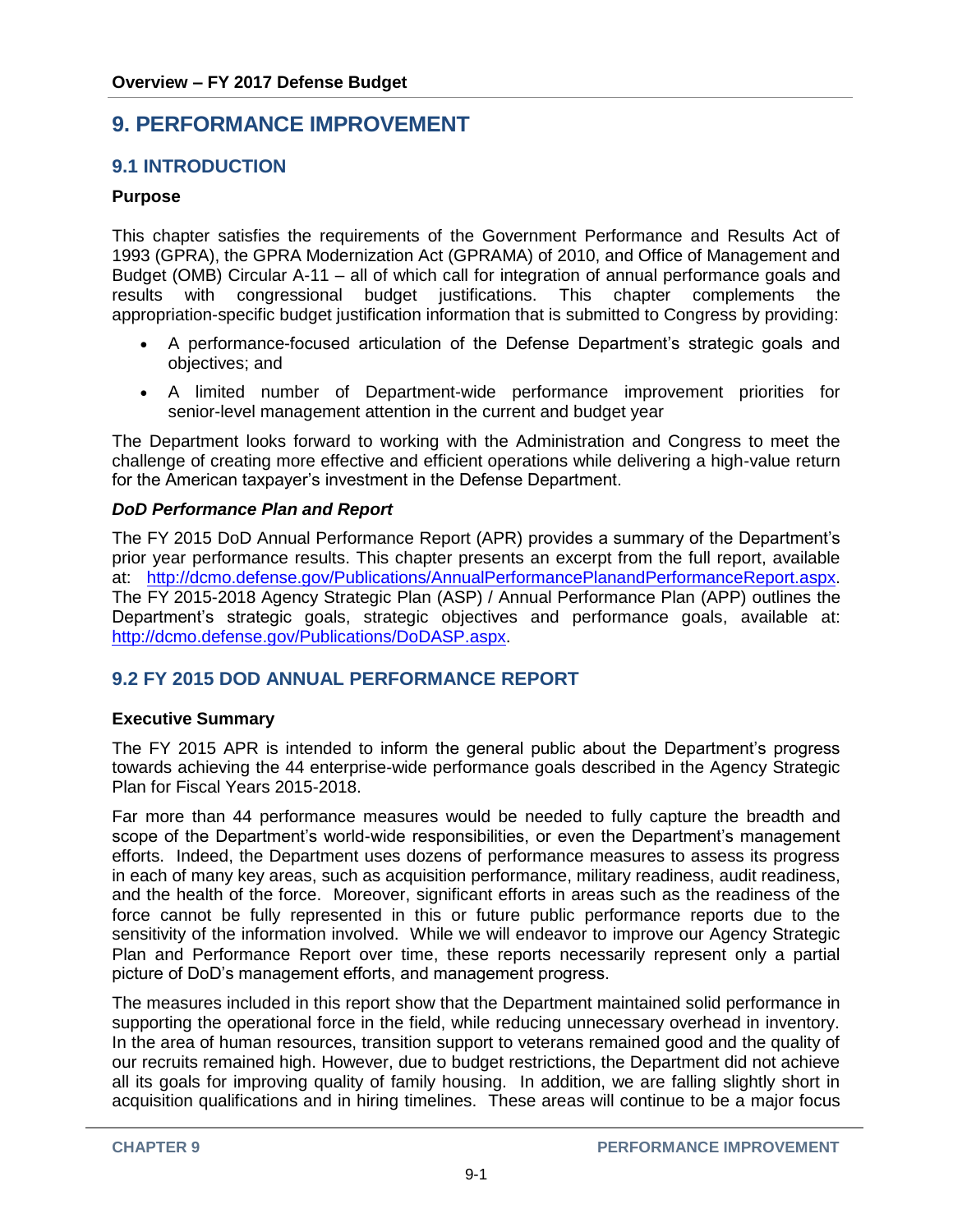of future agency strategic plans. Progress toward achieving a Department-wide audit shows poor progress. However, the Under Secretary of Defense (Comptroller) and the DCMO have worked with the military departments and defense agencies to develop an aggressive new plan to put the Department on a sound track toward future audit readiness.

The Department also undertook significant management improvements that are not fully reflected in the performance measures included in the Agency Strategic Plan or in this report. For example:

- During FY2015, Secretary Carter directed, and the OSD carried out, a major review of human capital strategy, the Force of the Future initiative. This review put fundamental emphasis on changing how we manage both military and civilian personnel, and how we consider new skill sets required to meet future needs. The Under Secretary of Defense for Personnel and Readiness has developed a number of performance measures to assess the implementation of the Force of the Future initiative.
- In the area of innovation and technical excellence, the Department is carrying out a Better Buying Power initiative that appears to have borne fruit in the form of significantly improved acquisition performance. The next phase of the Better Buying Power initiative is now being rolled out, and with it comes an emphasis on taking more advantage of the technical innovation within private industry. The Under Secretary of Defense for Acquisition, Technology, and Logistics is tracking a number of performance measures to assess the implementation of the Better Buying Power initiative.
- In the area of cyber security, the Department has undertaken significant new efforts to address challenges associated with ongoing cyber threats. The Chief Information Officer of the Department of Defense has developed a Cybersecurity scorecard to track the implementation of a number of key initiatives in the cyber arena.

During FY2015, the DCMO team led a Department-wide effort to identify concrete, measurable management reforms in areas such as Defense-wide retail sales; reduction in the size of major headquarters; reduction in the number and cost of advisory and assistance contracts; and efficiencies in the provision of information technology support to the Department. This collective effort is aimed at generating over \$6 billion in savings which can be reallocated to higher priority needs such as new mission equipment investment or training and readiness of combat forces.

## *FY 2015 Agency Priority Goal (APG) Results*

Pursuant to the GPRA Modernization Act of 2010, the Department established four APGs for FY 2014 – FY 2015 that were used to track the Department's progress toward achieving priorities throughout FY 2015.

The annual results and detailed narratives may be found in the "Summary of DoD Performance by Strategic Objective" section.

Please refer to *[performance.gov](http://www.performance.gov/clear_goals?page=1&stra_goal=0&prio_goal=1&fed_goal=0&goal_type=APG#goals)* for the Department's contributions to the APGs and its progress.

## *Cross-Agency Priority Goals*

Title 31 of the U.S. Code § 1116 requires the identification of Cross-Agency Priority (CAP) Goals in areas where increased cross-agency coordination on outcome-focused areas is likely to improve progress. Please refer to *[www.Performance.gov](http://www.performance.gov/)* for the Defense Department's contributions to these goals.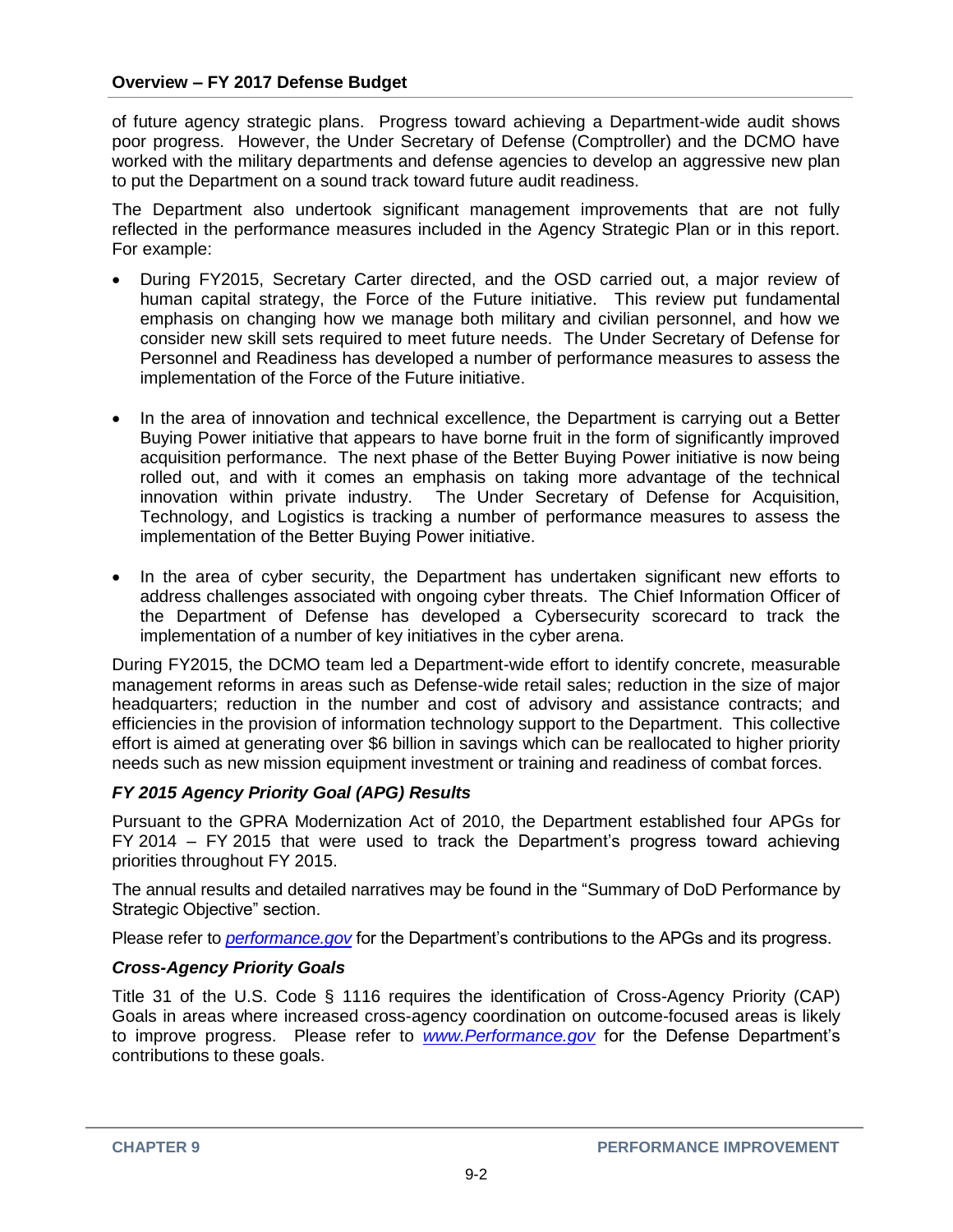The DoD, in partnership with OMB, currently leads the following CAP Goals:

- Cybersecurity
- Strategic Sourcing
- In addition, DoD contributes to the following CAP Goals:
- Insider Threat and Security Clearance
- Service Members and Veterans Mental Health
- People and Culture
- Benchmarking
- Infrastructure Permitting and Modernization
- **STEM Education**
- Lab-to-Market
- Smarter IT Delivery
- Open Data
- Climate Change Federal Actions
- Shared Services

#### *High Risk Areas*

To drive increased accountability and efficiencies in the Federal government, the Government Accountability Office (GAO) determines high risk areas across the Federal government based on vulnerability to fraud, waste, abuse, or mismanagement; and changes required to address major economic, efficiency, or effectiveness challenges. The GAO has published biennial high-risk series updates since 1990 (see http://www.gao.gov/highrisk/overview). The Defense Department shares responsibility for the following cross-agency areas on the GAO high risk list:

- DoD Approach to Business Transformation
- DoD Business Systems Modernization
- DoD Support Infrastructure
- DoD Financial Management
- DoD Supply Chain Management
- DoD Weapon System Acquisition
- DoD Contract Management
- Strategic Human Capital Management
- Limiting Federal Government Fiscal Exposure by Better Managing Climate Change Risk
- Ensuring the Security of Federal Information Systems and Cyber Critical Infrastructure and Protecting the Privacy of PII
- Establishing Effective Mechanisms for sharing and Managing Terrorism Related Information to Protect the Homeland
- Managing Federal Real Property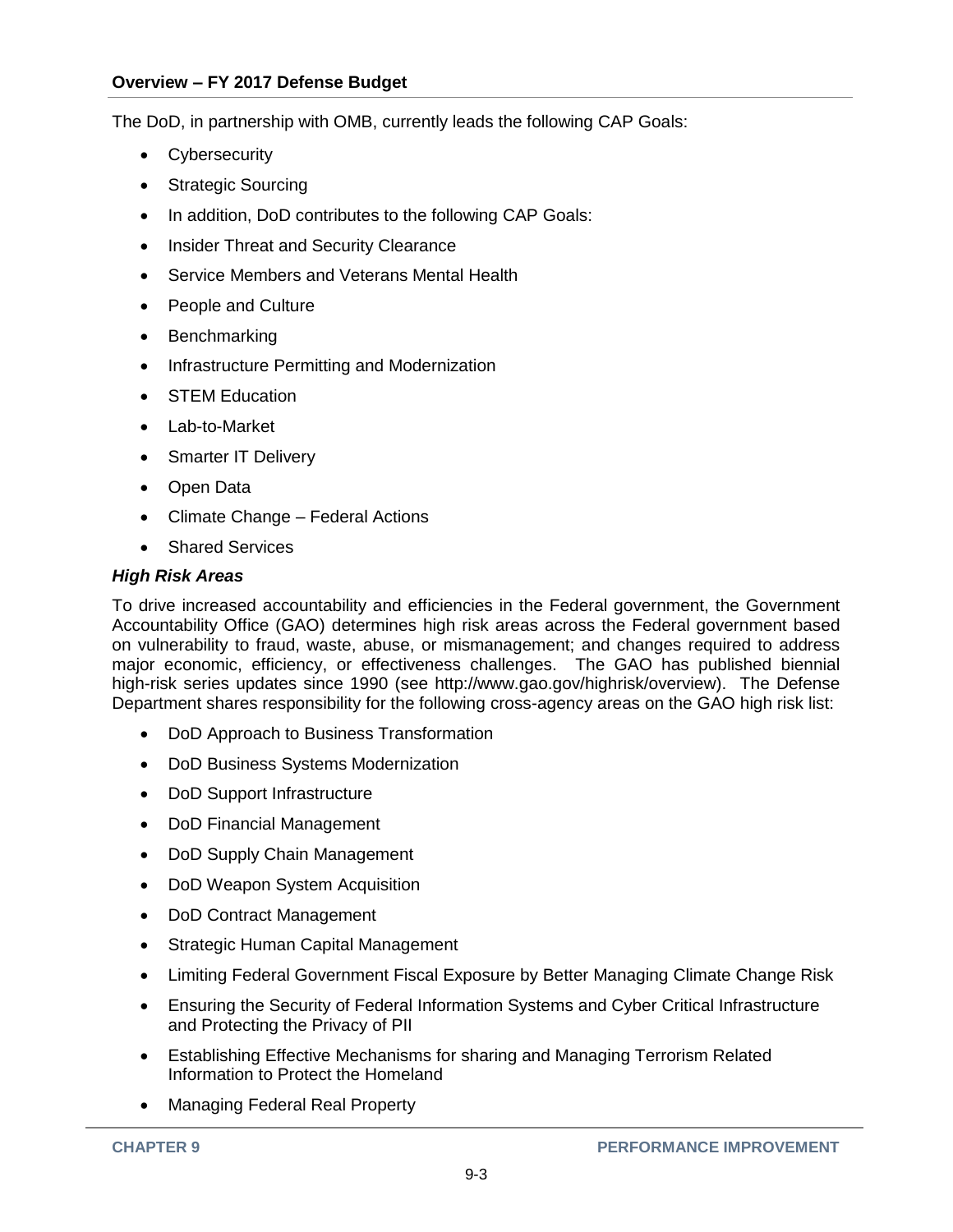- Mitigating Gaps in Weather Satellite Data
- Ensuring Effective Protection of Technologies Critical US National Security Interests
- Improving and Modernizing Federal Disability Programs
- Improving the Management of IT Acquisitions
- Managing Risks and Improving VA Health Care

## *DoD Major Management Challenges*

The Office of the Inspector General (IG) works to promote efficiency, effectiveness, and integrity in the programs and operations of the Department. The DoD IG identified the following areas as presenting the most serious management and performance challenges:

- Financial Management
- Acquisition Processes and Contract Management
- Joint Warfighting and Readiness
- Cyber Security
- Health Care
- Equipping and Training Iraq and Afghan Security Forces
- The Nuclear Enterprise

Detailed information regarding these challenges, the IG's assessment of the Department's progress, and the Department's management response can be found with the report at *[http://dodig.mil](http://dodig.mil/)*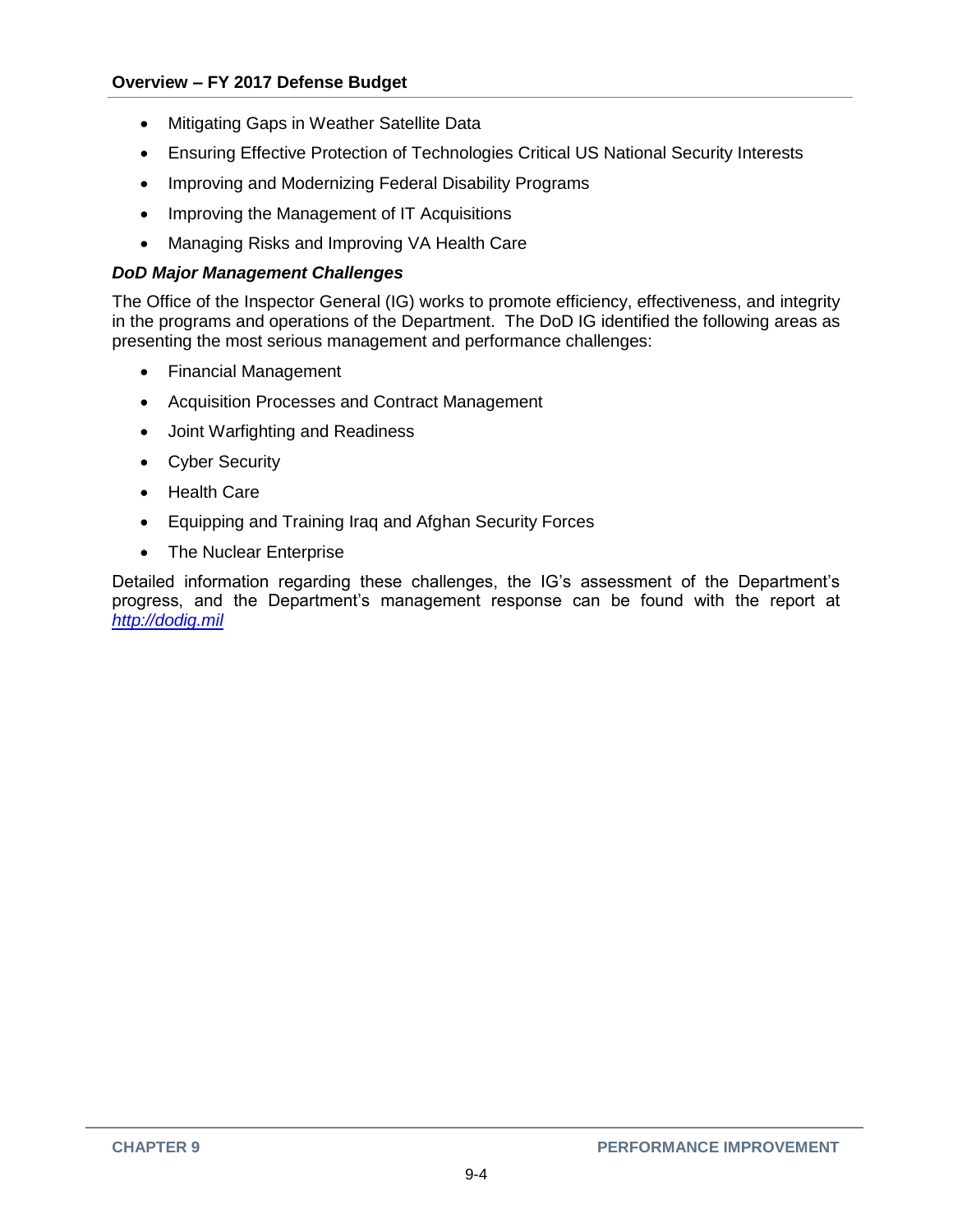## **Summary of Performance Results**

The FY 2015 APR provides a progress update of the FY 2015-2018 ASP/APP 1.0. Figure 1 shows strategic alignment and fourth quarter, FY 2015 summary results. Detailed results are in section 9.3.



*Figure 1 - DoD'S Summary of Performance Results, Fourth Quarter FY 2015*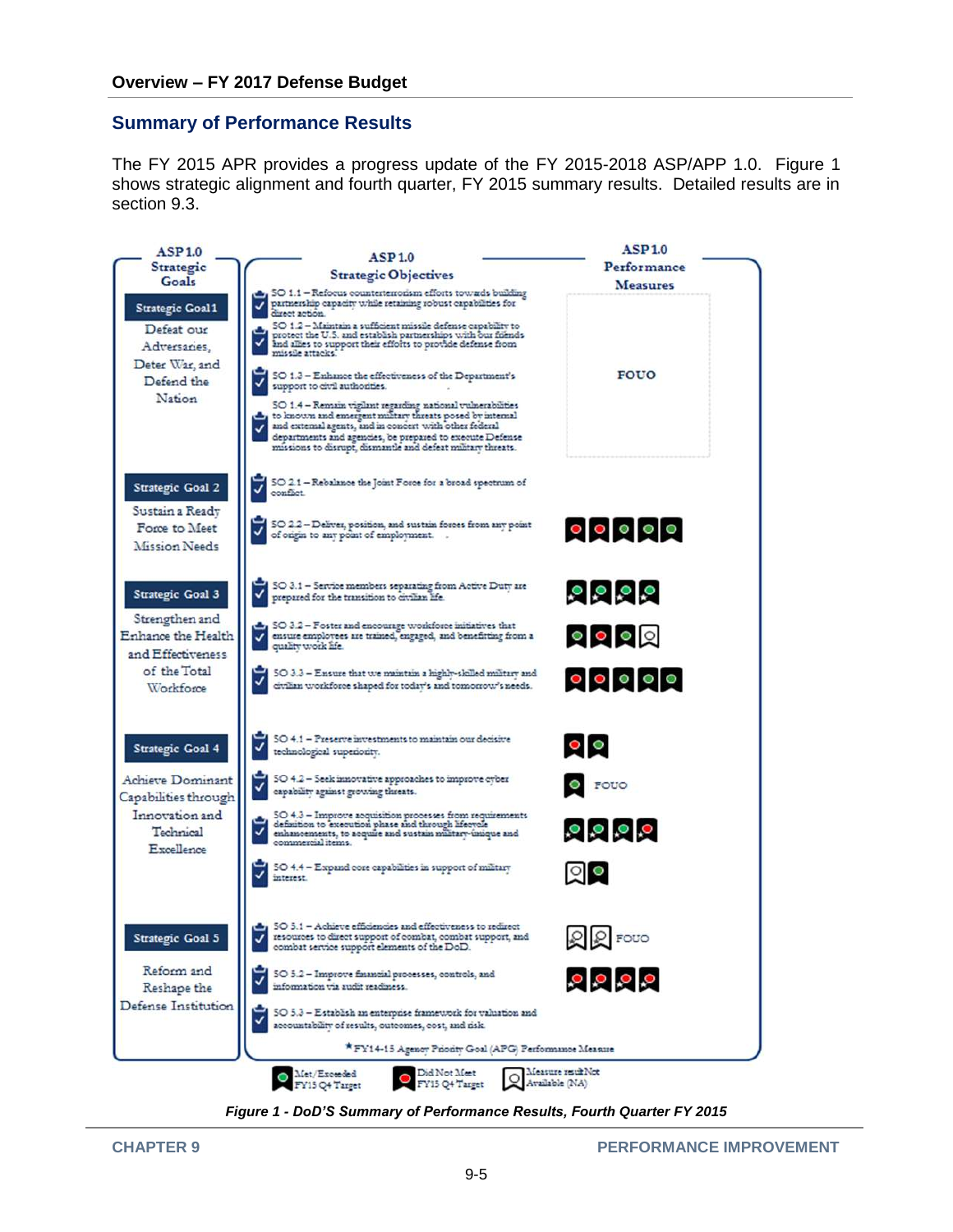## **9.3 DOD PERFORMANCE BY STRATEGIC OBJECTIVE**

The following section presents FY 2015 performance results by DoD strategic objective, highlighting areas of improvement from previous years, current challenges, and associated mitigation strategies.

*The aggregate classification for strategic objectives in strategic goal 1 is UNCLASSIFIED//FOR OFFICAL USE ONLY. A supplemental attachment to the FY 2015 Annual Performance Report will be made available to government activites only*.

Strategic Objective: Rebalance the Joint Force for a broad spectrum of conflict.

#### **OVERVIEW:**

The national security challenges are not only numerous and geographically disparate, but many are unconventional. Reflecting this diverse range of challenges, the DoD will implement strategies to facilitate a focused shift in the types of conflict for which the military forces are prepared to execute. After years of protracted, expensive military engagements throughout the Middle East, the Joint Force is currently out of balance. The DoD will set the personnel and readiness conditions to find the most efficient Active and Reserve force mix that ensures acceptable risk in military capabilities and capacity. This is provided through policies that promote a seamlessly integrated Total Force supporting national security at home and abroad. The ideal Total Force will be an efficient mix of a viable operational Active Component and a Reserve Component that can provide strategic hedge, predictable operational support as well as surge during times of extended need. Both the Active and Reserve Components need access to installations and training lands to maintain their readiness in order for these components to be available when needed.

Turmoil around the world continues, ranging from the threat presented by the Islamic State of Iraq and the Levant (ISIL) in Iraq to the potential of an Ebola pandemic. Despite the continued high operations tempo, the DoD remains committed to ensuring deployed forces around the globe are trained, equipped, and ready to perform their assigned missions. Finding proper balance between maintaining readiness, force structure sizing, modernization, and future threats remains an important component of the Department's mission and the highest priority of the Department's leadership. In order to ensure appropriate congressional oversight and reporting, the DoD will continue measuring and reporting Readiness via the Quarterly Readiness Report to Congress (QRRC), a comprehensive analytical product which is classified to safeguard sensitive matters.

#### **FY 2015 Progress Update:**

The fundamental purpose of our Armed Forces is to fight and win our Nation's conflicts. Therefore, it is critical the DoD continually assesses warfighting readiness and capabilities.

The Chairman's Readiness System (CRS) provides a common framework for conducting commanders' readiness assessments, blending unit-level readiness indicators with combatant command (COCOM), Service, and Combat Support Agency (CSA) (collectively known as the C/S/As) subjective assessments of their ability to execute the National Military Strategy (NMS).

Specifically, the CRS provides the C/S/As a readiness reporting system measuring their ability to integrate and synchronize combat and support units into an effective joint force ready to accomplish assigned missions.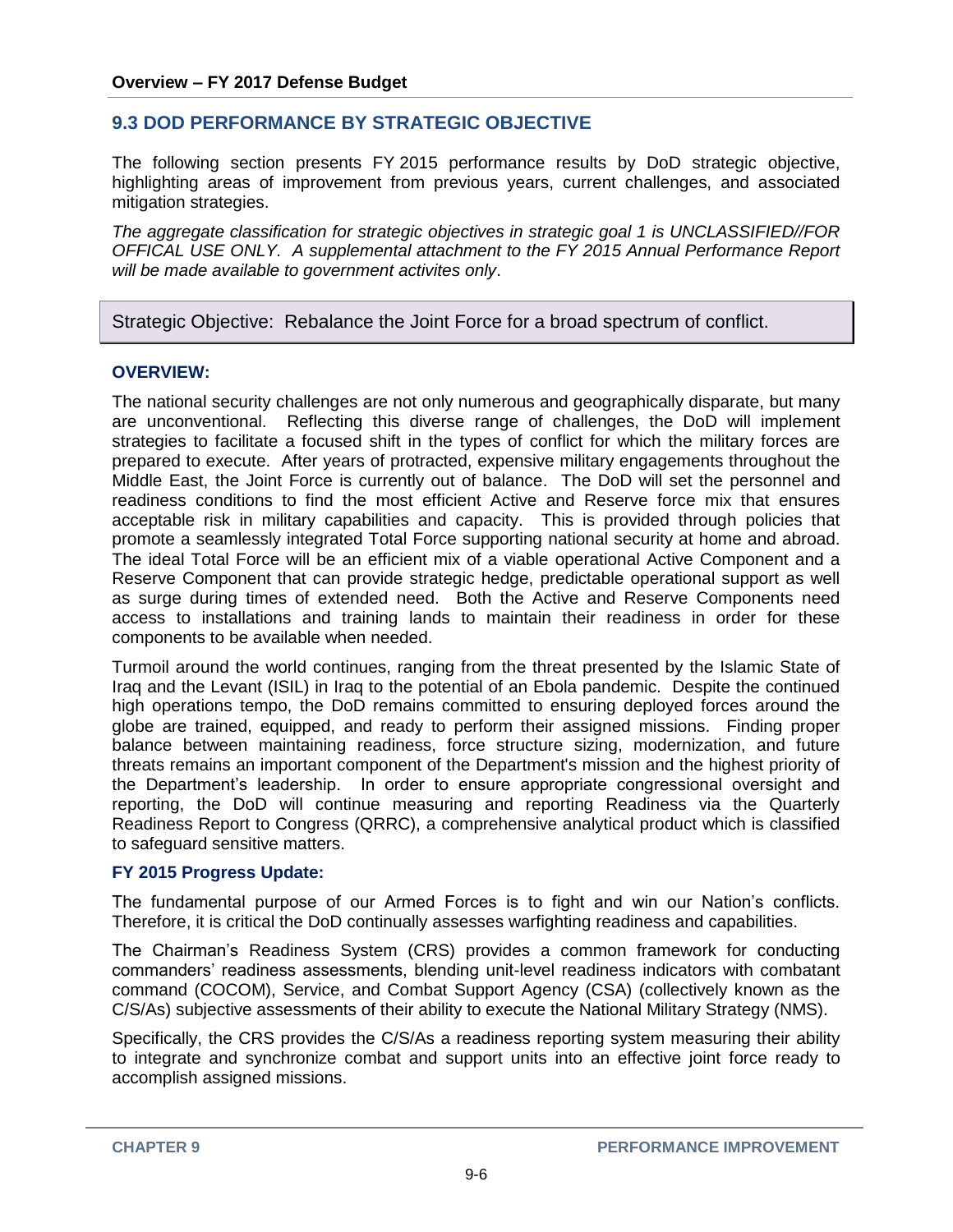*The Readiness of the Department's Joint Forces and its ability to respond to a broad spectrum of conflict are collected, managed, assessed, and reported through the CRS*. *Readiness assessment results are provided on an as needed basis.*

Strategic Objective: Deliver, position, and sustain forces from any point of origin to any point of employment.

#### **OVERVIEW:**

In FY 2015, the Department demonstrated progress in sustaining a ready force to meet the mission needs of the warfighter and continued implementing best practices. Specifically, DoD postured itself for removal of the inventory management aspect of supply chain management from GAO's High Risk List. In response to section 328 of the National Defense Authorization Act for Fiscal Year 2010, the Department continued to follow the Comprehensive Inventory Management Improvement Plan to guide collective efforts to improve inventory management between 2010 and 2016. The Department is prudently reducing excess inventory and decreasing the potential for future excesses, without degrading materiel support to the customer.

The Department continues to refine the mobility and sustainability of prepositioned war reserve materiel (PWMR) policy in support of the National Military Strategy. In FY 2015, DoD intensified focus on global prepositioned materiel capabilities and the Combatant Command's (COCOM's) risk associated with PWMR stock levels. As a result, DoD is revising strategic policy on PWRM.

The Warfighter depends on DoD logistics to deliver the right materiel to the right place, at the right time, in the right quantities to sustain the force. FY 2015 performance results for this strategic objective are presented below:

#### **Performance Indicator:**

| DoD STRATEGIC GOAL #2: Sustain a Ready Force to Meet Mission Needs                                                 |                                                                                                              |                                                                                                                                          |                                             |
|--------------------------------------------------------------------------------------------------------------------|--------------------------------------------------------------------------------------------------------------|------------------------------------------------------------------------------------------------------------------------------------------|---------------------------------------------|
| <b>Performance Goals</b>                                                                                           | <b>Performance Measure</b><br><b>Indicators</b>                                                              | <b>Prior Year Results</b>                                                                                                                | <b>FY15 Results</b>                         |
| employment.                                                                                                        | Strategic Objective (SO) 2.2: Deliver, position, and sustain forces from any point of origin to any point of |                                                                                                                                          |                                             |
| PG 2.2.1: DoD will maintain the<br>Army's average customer wait<br>time at or below 15 days. (USD<br>(AT&L))       | Army customer wait time                                                                                      | <b>FY10 Actual: 16.6</b><br><b>FY11 Actual: 14.1</b><br><b>FY12 Actual: 13.7</b><br><b>FY13 Actual: 13.8</b><br><b>FY14 Actual: 14.9</b> | FY15 Target: 15<br><b>FY15 Result: 15.7</b> |
| PG 2.2.2: DoD will maintain the<br>Navy's average customer wait<br>time at or below 15 days. (USD<br>(AT&L))       | Navy customer wait time                                                                                      | <b>FY10 Actual: 12.7</b><br><b>FY11 Actual: 11.4</b><br><b>FY12 Actual: 12.6</b><br><b>FY13 Actual: 15.5</b><br><b>FY14 Actual: 15.4</b> | FY15 Target: 15<br><b>FY15 Result: 16.6</b> |
| PG 2.2.3: DoD will maintain the<br>Air Force's average customer<br>wait time at or below 7.5 days.<br>(USD (AT&L)) | Air Force customer wait time                                                                                 | FY10 Actual: 7.6<br>FY11 Actual: 5<br>FY12 Actual: 5.5<br>FY13 Actual: 5.6<br>FY14 Actual: 5.7                                           | <b>FY15 Target: 7.5</b><br>FY15 Result: 6.6 |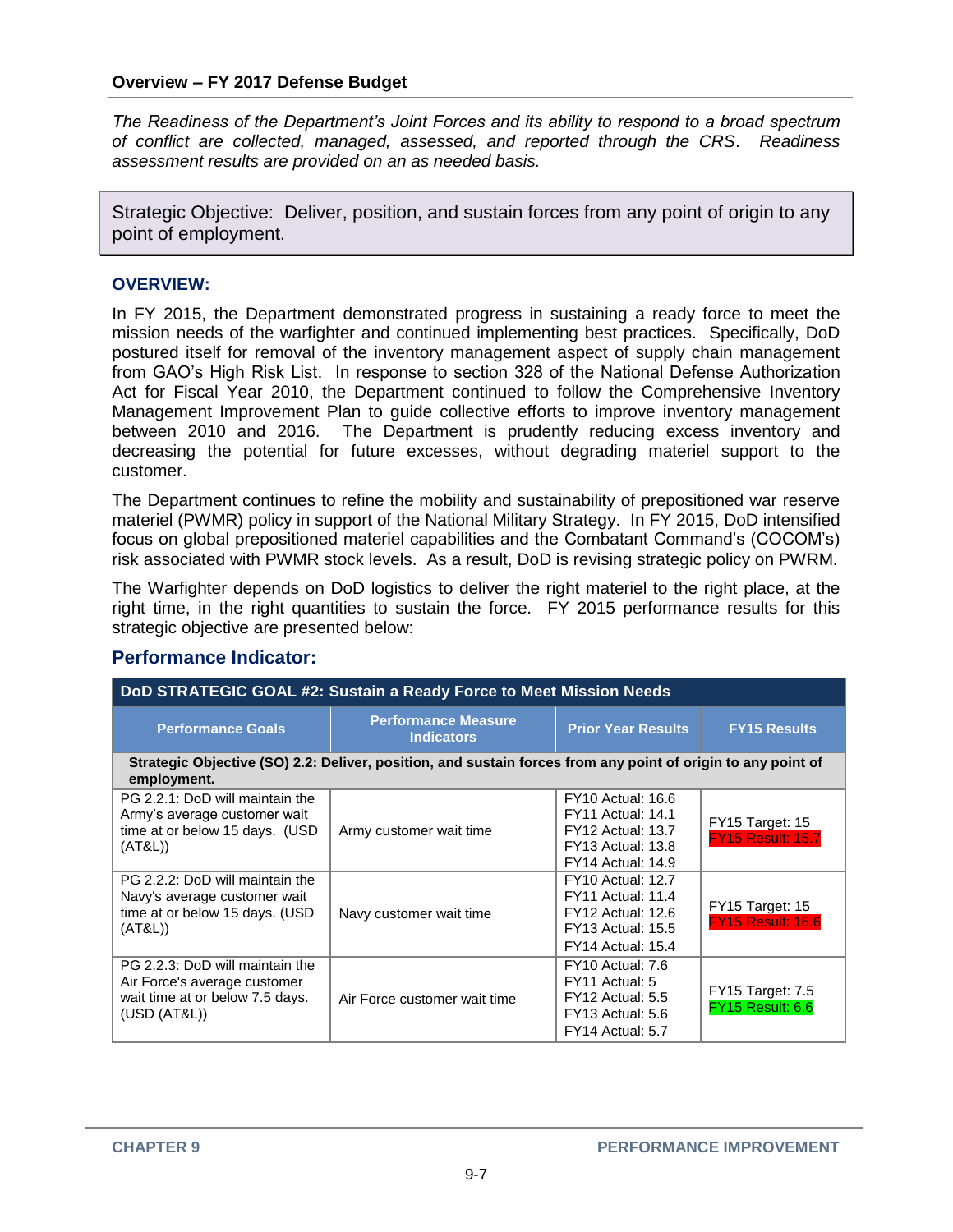| PG 2.2.4: By FY 2016, DoD will<br>reduce and maintain the<br>percentage of excess on-hand<br>secondary inventory to eight<br>percent of total on-hand<br>secondary inventory.<br>(USD (AT&L))            | Percentage of excess on-hand<br>secondary item inventory   | <b>FY10 Actual: 10.7</b><br>FY11 Actual: 9.2<br>FY12 Actual: 9.9<br>FY13 Actual: 7.2<br>FY14 Actual: 6.1 | FY15 Target: 9<br>FY15 Result:8.3 |
|----------------------------------------------------------------------------------------------------------------------------------------------------------------------------------------------------------|------------------------------------------------------------|----------------------------------------------------------------------------------------------------------|-----------------------------------|
| PG 2.2.5: By FY 2016, DoD will<br>reduce and maintain the<br>percentage of secondary item<br>excess on-order inventory to<br>four percent of total on-order<br>secondary item inventory. (USD<br>(AT&L)) | Percentage of excess on-order<br>secondary item inventory. | FY10 Actual: 5.5<br>FY11 Actual: 4.8<br>FY12 Actual: 5.8<br>FY13 Actual: 7.6<br>FY14 Actual: 5.6         | FY15 Target: 5<br>FY15 Result:3.2 |

*Department of Defense's Data Completeness and Reliability Statement–Fiscal Year 2015 Annual Performance Report*

*Each Goal Owner has attested the performance results and narrative information included in this report is complete, accurate, and reliable; and that data validation and verification procedures are documented and available upon request.*

# **Measuring our Progress**

## **FY 2015 APR Progress Update:**

The Office of the Assistant Secretary of Defense for Logistics and Materiel Readiness will conduct annual reviews of the goal against performance. Each DoD Logistics Component will review their performance in that process and adjust their goals appropriately. Army and Navy will revisit their Customer Wait Time (CWT) goals after the new systems are fully implemented and supply chain operations stabilize.

Global Combat Support System -Army (GCSS-A) is a new Army retail inventory management system. Wave I fields this system to Army's retail supply support activities (SSAs). As of November 2015, Army had fielded GCSS-A to 99% of their retail SSAs. Wave I will be completed by the end of CY15. Wave II involves replacement of Army's unit level supply and maintenance systems with GCSS-A. Currently, Army has fielded this system to 10% of those units. Wave II is expected to be completed at the end of CY17.

## **Areas of Significant Improvement:**

In FY 2015, four of the six logistics support measures met their annual targets. The Air Force's cumulative CWTs performed better than the targeted goal (6.6 days against a goal of 7.5 days) throughout FY 2015. Army and Navy began implementing new supply chain management information systems which are providing significant improvements to analytical capabilities and root causes analysis. Percentage of excess on hand secondary item inventory was assessed at 8.3% of total inventory against a goal of 9.0% and percentage of excess on-order inventory was assessed at 3.2% of total materiel on order against a goal of 5.0%. DoD reduced these two goals from 10% and 6%, respectively, from FY 2014 to FY 2015.

## **Areas of Challenge:**

Army fielded the new supply chain management information system to 7% of unit level locations and will continue fielding throughout FY 2016. Measurement of CWT will be further impacted as more internal Army Customers and warehouses are converted to the new system. Army expects CWT to improve or return to normal after the new system is fully implemented at the end of CY 2016.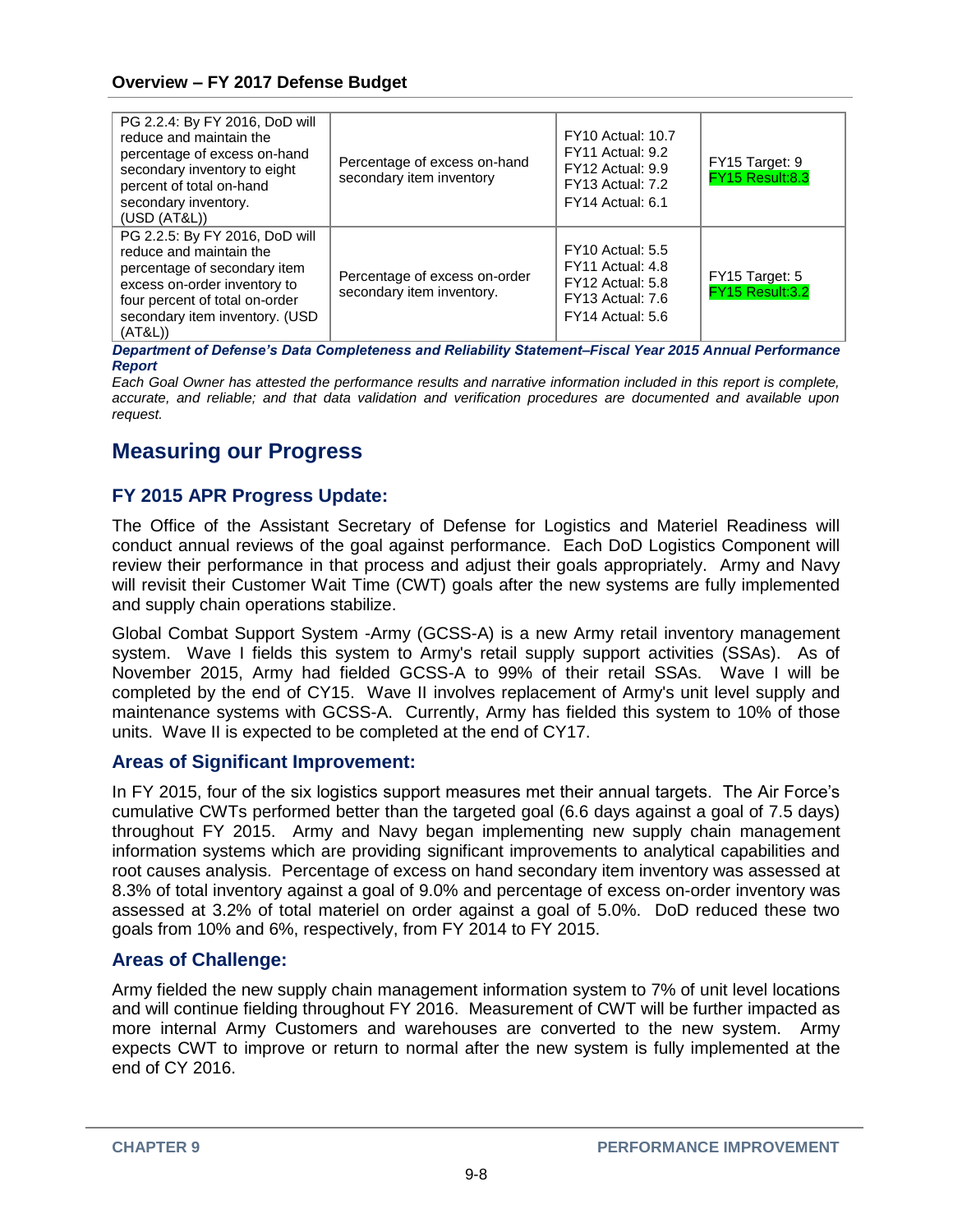Navy is also experiencing challenges during implementation of a new supply chain management system. Backorders accumulated during the initial stages of implementation of their new system, impacting CWT performance until those orders are filled.

### **Mitigation:**

The office of the Assistant Secretary of Defense for Logistics and Materiel Readiness will conduct annual reviews of the goal against performance. Each DoD Logistics Component will review their performance in that process and adjust their goals appropriately. Army and Navy will revisit their CWT goals after the new systems are fully implemented and supply chain operations stabilize.

Strategic Objective: Service Members separating from Active Duty are prepared for the transition to civilian life.

### **OVERVIEW:**

People are the DoD's most valuable assets and critical to achieving all aspects of the DoD mission. Taking care of DoD Service members, their families, and civilian staff, especially during the ongoing drawdown after more than a decade of conflict, is a commitment that DoD continues to honor. DoD will make the most efficient use of the Total Force by targeting areas such as transition and strategic human capital planning to remain agile and responsive and to enable resilience across our workforce.

The DoD will focus on how to achieve lasting success for transitioning Service members both in preparing them for careers beyond the military and ensuring a smooth transition from active duty to veteran status. To effectively address these issues, DoD continues to implement policies and practices that focus on readiness and supporting Service members and their families.

#### **Performance Indicator:**

| DOD STRATEGIC GOAL #3: STRENGTHEN AND ENHANCE THE HEALTH AND<br><b>EFFECTIVENESS OF THE TOTAL WORKFORCE</b>                                                                                                                                    |                                                                                                                                                                                                                                                     |                                                |                                             |
|------------------------------------------------------------------------------------------------------------------------------------------------------------------------------------------------------------------------------------------------|-----------------------------------------------------------------------------------------------------------------------------------------------------------------------------------------------------------------------------------------------------|------------------------------------------------|---------------------------------------------|
| <b>Performance Goals</b>                                                                                                                                                                                                                       | <b>Performance Measure</b><br><b>Indicators</b>                                                                                                                                                                                                     | <b>Prior Year Results</b>                      | <b>FY15 Results</b>                         |
| transition to civilian life.                                                                                                                                                                                                                   | Strategic Objective (SO) 3.1: Service members separating from Active Duty are prepared for the                                                                                                                                                      |                                                |                                             |
| FY14/15 APG 3.1.1: By<br>September 30, 2015, DoD will<br>improve the career readiness of<br>Service Members' transitioning<br>to Veteran status by: 1)<br>ensuring at least 85 percent of<br>eligible Service Members<br>complete new required | Percent of eligible Service<br>members who separated and<br>attended (a) pre-separation<br>counseling; (b) Department of<br>Labor Employment workshop,<br>and (c) Veterans Affairs Benefits<br>briefings prior to their separation<br>(Active Duty) | FY10-13 Actual: NA<br>FY14 Actual: 63%         | FY15 Target: 85%<br>FY15 Result: 94%        |
| transition activities prior to<br>separation: pre-separation<br>counseling, a Department of<br>Labor (DoL) employment                                                                                                                          | Percent of eligible Service<br>members who separated and<br>met Career Readiness<br>Standards prior to their<br>separation                                                                                                                          | FY10-13 Actual: NA<br><b>FY14 Actual: 34%:</b> | <b>FY15 Target: 65%</b><br>FY15 Result: 88% |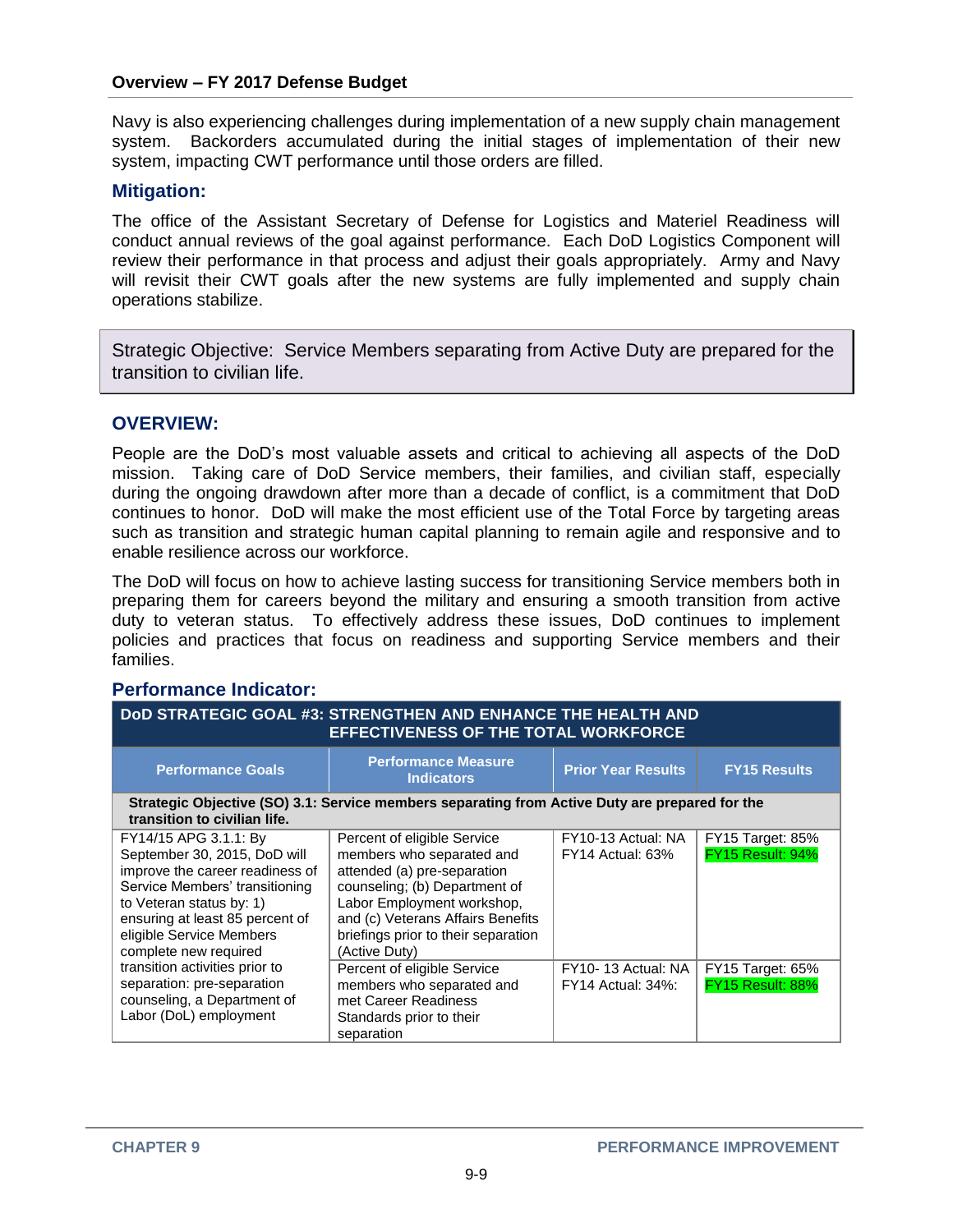| workshop, and Veterans Affairs'<br>(VA) benefits briefings; 2)<br>verifying that at least 85 percent<br>of separating service members<br>meet newly-established Career                                                                                                                                                                       | Percent of Service members who<br>meet DoD Core IDES Process<br>Time and Satisfaction goals                                                                                                                                                                | FY10-11 Actual: NA<br>FY12 Actual: 24%<br>FY13 Actual: 32%<br><b>FY14 Actual: 79%:</b>         | FY15 Target: 80%<br><b>FY15 Result: 87%</b>  |
|----------------------------------------------------------------------------------------------------------------------------------------------------------------------------------------------------------------------------------------------------------------------------------------------------------------------------------------------|------------------------------------------------------------------------------------------------------------------------------------------------------------------------------------------------------------------------------------------------------------|------------------------------------------------------------------------------------------------|----------------------------------------------|
| Readiness Standards prior to<br>separation; 3) accelerating the<br>transition of recovering Service<br>Members into Veteran status by<br>reducing disability evaluation<br>processing time; and 4)<br>supporting the seamless<br>transition of recovering Service<br>Members by sharing active<br>recovery plans with the VA.<br>(USD (P&R)) | Percent of wounded, ill and<br>injured (WII) Service members<br>who are enrolled in a Service<br>recovery coordination program<br>and have an established and<br>active recovery plan<br>administered by a DoD trained<br><b>Recovery Care Coordinator</b> | FY10-11 Actual: NA<br>FY12 Actual: 68%<br><b>FY13 Actual: 100%</b><br><b>FY14 Actual: 100%</b> | FY15 Target: 100<br><b>FY15 Result: 100%</b> |

*Department of Defense's Data Completeness and Reliability Statement–Fiscal Year 2015 Annual Performance Report*

*Each Goal Owner has attested the performance results and narrative information included in this report is complete, accurate, and reliable; and that data validation and verification procedures are documented and available upon request.*

## **Measuring our Progress**

## **FY 2015 APR Progress Update:**

*Separation VOW Compliance (Active Duty):* Improved communication from senior leadership to the Service members has promoted understanding of VOW compliance requirements among Service members. Note that the VOW Compliance rate reflects only the known eligible Service members, that is – those for whom a DD Form 2958 was received by the Defense Manpower Data Center (DMDC). Through August fiscal year to date (FYTD) 2015, DMDC received DD Forms 2958 for 80.9% (122,706) of the 151,680 active duty VOW Act eligible separations. Of these 122,706 known eligible Service members, 94.3% were VOW compliant. Therefore, it is 'unknown' if the remaining 28,974 Service members were VOW compliant based on the DD Form 2958 data.

*Separation Career Readiness Standards (Active Duty):* Improved communication from senior leadership to the Service members has likely resulted in Service members better understanding the Career Readiness Standards (CRS) and ensuring they meet the CRS. Note that the CRS compliance rate reflects only the known eligible Service members, that is – those for whom a DD Form 2958 was received by the Defense Manpower Data Center (DMDC). Through August FYTD 2015, DMDC received DD Forms 2958 for 80.9% (122,706) of the 151,680 active duty VOW Act eligible separations. Of these 122,706 known eligible Service members, 88.4% met CRS or received a warm handover. Therefore, it is 'unknown' if the remaining 28,974 Service members met CRS or received a warm handover based on the DD Form 2958 data.

*WII Assigned Recovery Care Coordinator (RCC) within 30 Days:* WII Service members assigned to DoD trained RCCs within 30 days of enrollment was 100% for 4Q FY 2015. US Navy met the 100% DoD Priority Goal by increasing the case load requirement of current trained RCCs. 15 of the 17 new hires have completed training; the remaining 2 new hires will complete RCC training scheduled for 26-30 October, 2015.

## **Areas of Significant Improvement / Challenge:**

*Separation VOW Compliance (Active Duty):* Continued communication from senior leadership (e.g., through all hands meetings) to eligible Service members should continue to positively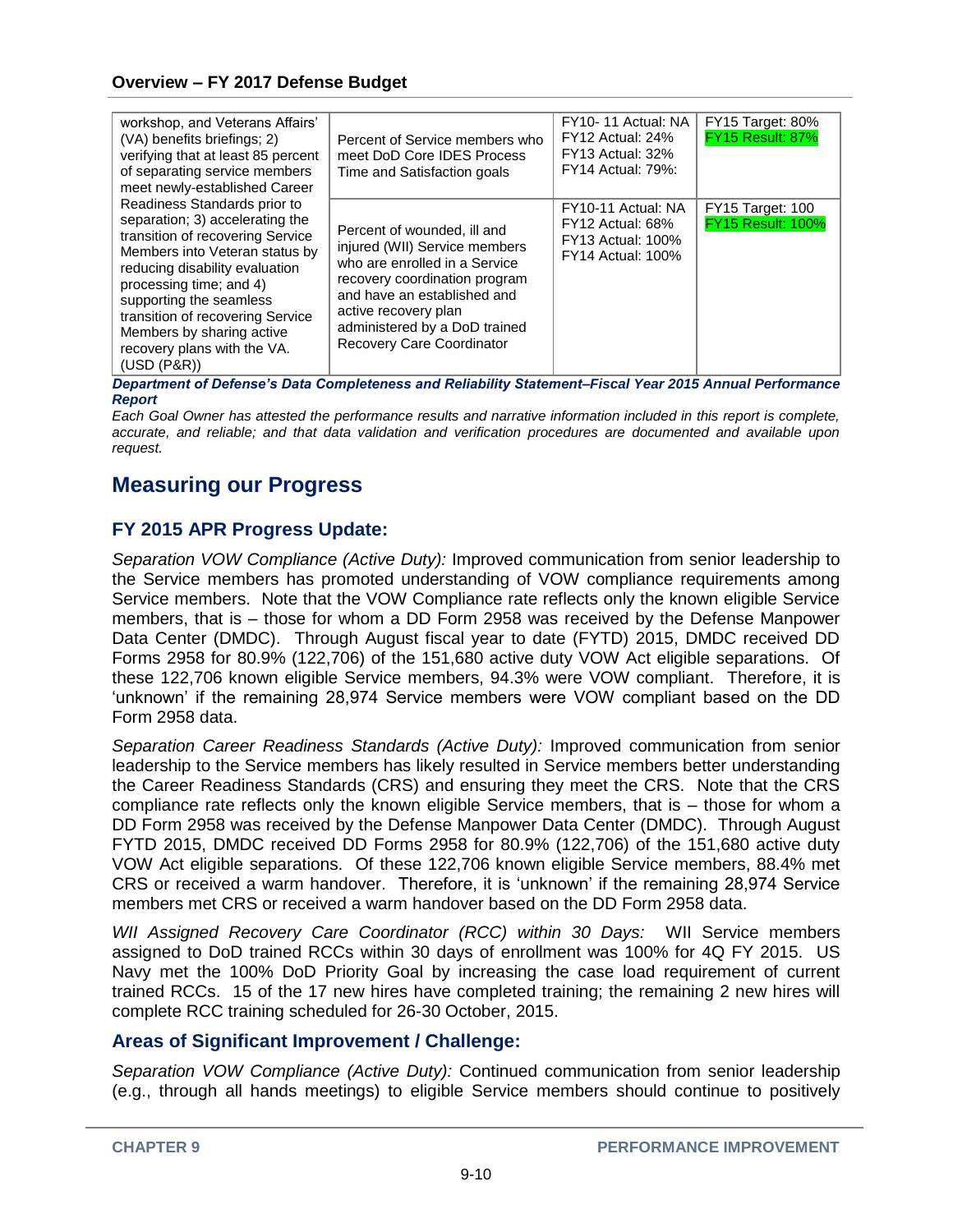impact the VOW Compliance rate. In contrast, lack of complete DD Form 2958 data inhibits the Department's ability to maintain accountability for TAP delivery on installations.

*Separation Career Readiness Standards (Active Duty):* Continued communication from senior leadership to eligible Service members should continue to positively impact the CRS rate. In contrast, lack of complete DD Form 2958 data inhibits the Department's ability to maintain CRS accountability.

## **Mitigation:**

*Separation VOW Compliance (Active Duty):* Transition to Veterans Program Office (TVPO) continues to work closely with DMDC and the Services to identify and resolve the gaps in data collection and transmission to ensure data accuracy and that the DD Forms 2958 are received for all separating active duty Service members. Note that the amount of DD Forms 2958 received is improving, with an increase from 79.5% of forms received in FY 2015 Q3 to 80.9% received during FY 2015 Q4.

*Separation Career Readiness Standards (Active Duty):* TVPO continues to work closely with DMDC and the Services to identify and resolve the remaining gaps in data collection and transmission to ensure data accuracy and that the DD Forms 2958 are received for all separating active duty Service members. Note that the amount of DD Forms 2958 received is improving, with an increase from 79.5% of forms received in FY 2015 Q3 to 80.9% received during FY 2015 Q4.

## **Next Steps:**

*Separation VOW Compliance (Active Duty):* Continue close monitoring and collaboration between TVPO, DMDC, and the Services in FY 2016 to improve accountability for TAP service delivery.

*Separation Career Readiness Standards (Active Duty):* Continue close monitoring and collaboration between TVPO, DMDC, and the Services in FY 2016 to improve accountability.

Strategic Objective: Foster and encourage workforce initiatives that ensure employees are trained, engaged, and benefitting from a quality work life.

## **OVERVIEW:**

The DoD will go beyond optimization of the DoD total workforce mix to address critical support areas to allow Service members and civilians to focus better on mission by addressing quality of life of military and civilian personnel and their families, and providing critical skill training to prepare Service members to more effectively participate in and support coalition and alliance operations. To accomplish this goal, DoD is initiating efforts to provide and maintain quality housing for military members and their families through a combination of privatization and military construction.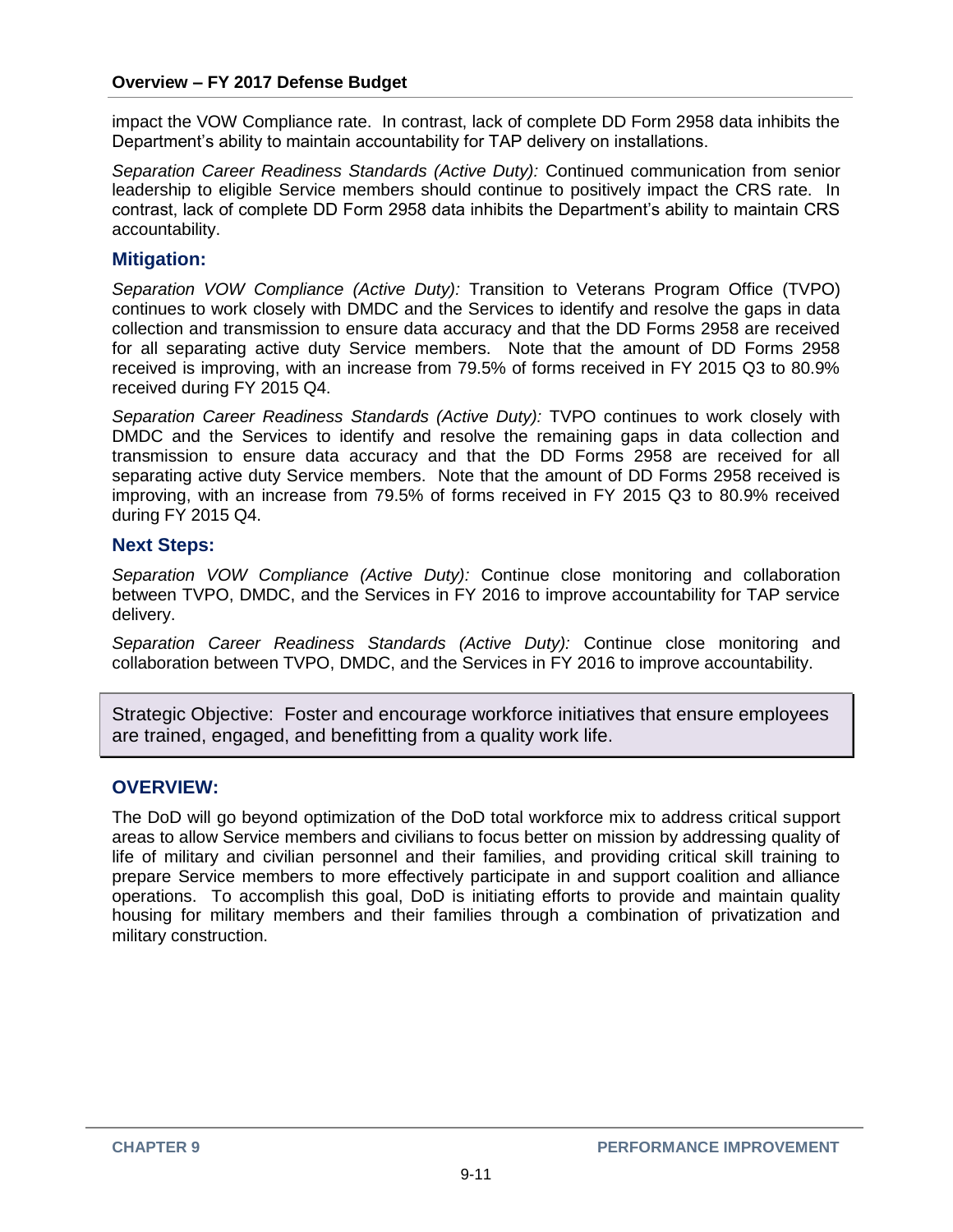### **Performance Indicators:**

| DoD STRATEGIC GOAL #3: STRENGTHEN AND ENHANCE THE HEALTH AND EFFECTIVENESS<br>OF THE TOTAL WORKFORCE                                                                                             |                                                                                                                                                 |                                                                                                                             |                                                                          |
|--------------------------------------------------------------------------------------------------------------------------------------------------------------------------------------------------|-------------------------------------------------------------------------------------------------------------------------------------------------|-----------------------------------------------------------------------------------------------------------------------------|--------------------------------------------------------------------------|
| <b>Performance Goals</b>                                                                                                                                                                         | <b>Performance Measure</b><br><b>Indicators</b>                                                                                                 | <b>Prior Year Results</b>                                                                                                   | <b>FY15 Results</b>                                                      |
| engaged, and benefitting from a quality work life.                                                                                                                                               | Strategic Objective (SO) 3.2: Foster and encourage workforce initiatives that ensure employees are trained,                                     |                                                                                                                             |                                                                          |
| PG 3.2.1: The DoD will maintain<br>at least 90% of worldwide<br>government-owned Family<br>Housing inventory at a facility<br>condition index of 80% or more.<br>(USD (AT&L)                     | % of world-wide government-<br>owned Family Housing inventory at<br>a facility condition index of 80% or<br>lmore.                              | FY11 Actual: 81.5%<br>FY12 Actual: 78%<br>FY13 Actual: 79%<br>FY14 Actual: 66%                                              | FY15 Target: 80%<br><b>FY15 Result: 70%</b>                              |
| PG 3.2.2: DoD will maintain at<br>lleast 90% of the worldwide<br>government- owned permanent<br>party unaccompanied housing a<br>facility condition index of 80% or<br>more. (USD (AT&L)         | % of the worldwide inventory for<br>government-owned permanent<br>party unaccompanied housing a<br>facility condition index of 80% or<br>lmore. | FY10-11 Actual: N/A<br>FY12 Actual: 77%<br>FY13 Actual: 86%<br>FY14 Actual: 70.7%                                           | FY15 Target: 80%<br>FY15 Result: 85%                                     |
| PG 3.2.3: In FY 2015, DoD will<br>fund facilities sustainment at a<br>minimum of 80% of the Facilities<br>Sustainment Model (FSM)<br>requirement. (USD (AT&L)<br>Department of Defense's<br>Data | Average Facilities Sustainment<br>Rate<br><b>Completeness and Reliability</b>                                                                   | FY10 Actual: 88%<br>FY11 Actual: 83%<br>FY12 Actual: 85%<br>FY13 Actual: 86%<br>FY14 Actual: 82%<br><b>Statement-Fiscal</b> | FY15 Target: 80%<br>FY15 Result: NA<br><b>Year 2015</b><br><b>Annual</b> |

#### *Performance Report*

*Each Goal Owner has attested the performance results and narrative information included in this report is complete, accurate, and reliable; and that data validation and verification procedures are documented and available upon request.*

## **Measuring our Progress**

## **FY 2015 APR Progress Update Family Housing / Unaccompanied Housing:**

The Department missed the goals to maintain at least 90 percent of the worldwide inventory of government-owned Family Housing (FH) and permanent party Unaccompanied Housing (UH) at a facility condition index (FCI) of 80 percent or more. But the UH performance of 85 percent exceeded the FY 2015 target of 80 percent. FH performance at 70 percent fell short of the FY 2015 target of 80 percent.

#### **Areas of Significant Improvement / Challenge:**

Reduced funding for recapitalization and sustainment are the primary reasons why neither UH or FH performance DoD-wide is expected to meet the 90 percent goal by the end of FY 2021 (UH 85 percent and FH 80 percent). However, performance by the Services varies.

For UH, the Air Force achieved 99 percent performance in FY 2015, with a drop to only 94 percent expected by FY 2021. In FY 2015, the Marine Corps was only one percentage point below the goal, but in FY 2016 through FY 2021, it expects to maintain a performance of 90 percent. The Army anticipates performance will remain around 85 percent through FY 2021. With the Navy having the worst inventory of the Services (58 percent in FY 2015), they expect it will take until about FY 2040 to achieve a 90 percent performance.

For FH challenge is different in that almost all of the government-owned inventory is outside the U.S. FH maintenance in foreign countries has higher cost than in the U.S. and recapitalization and divestiture decisions take longer because of required coordination, and often funding, by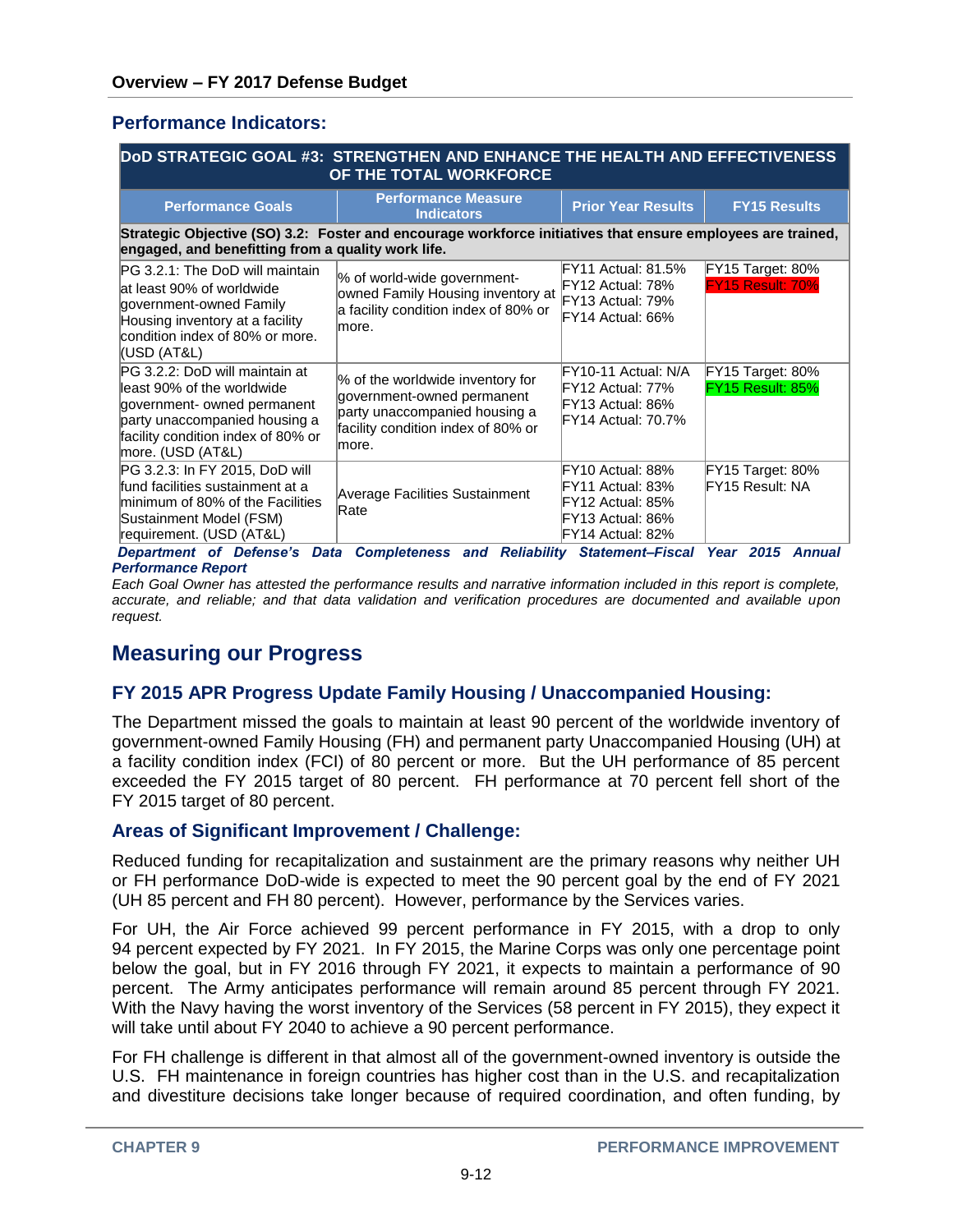the host nation. With these factors, only the Marine Corps in FY 2015, with a 95 percent performance, exceeded the goal, and it should remain above the goal by FY 2021. In FY 2015, the Army and Navy Performance were 73 and 72 percent, respectively. By the end of FY 2021, the Navy expects to meet the 90 percent goal, but the Army expects to fall short (84 percent). The Air Force faces the most significant FH challenge because of a large number of inadequate units in Okinawa, which kept performance at 71 percent in FY 2021.

#### **Mitigation:**

With UH, the Services are facing reduced sustainment budgets throughout the POM, but placing greater emphasis on demolition and divestiture could help improve performance. For FH, a recently approved funding plan for Okinawa will improve Air Force performance. Another positive is the FH recapitalization plan for Guam, which is the primary driver for the Navy achieving the 90 percent goal by FY 2021.

#### **Next Steps:**

Continue to press for increase recapitalization and sustainment funding, and keep focus on right-sizing the UH and FH inventories due to force structure.

Strategic Objective: Ensure that we maintain a highly-skilled military and civilian workforce shaped for today's and tomorrow's needs.

#### **OVERVIEW:**

The DoD will initiate efforts to reinvent the Defense civilian workforce everywhere bringing in highly skilled people; rewarding people and promoting on the basis of performance and talent; and thinking about ways to broaden experiences for military service members. DoD will be more flexible in order to recruit and retain quality people and to create choices that open up opportunities to infuse a new generation of young citizens to pursue a career in DoD in career fields that are technical, competitive, and have greater educational requirements, such as cybersecurity, engineering and scientific research, etc. DoD is also investing in training more students to the limited working proficiency level in foreign languages of strategic influence through basic courses offered by the Defense Language Institute Foreign Language Center.

#### **Performance Indicators:**

| DOD STRATEGIC GOAL #: STRENGTHEN AND ENHANCE THE HEALTH AND EFFECTIVENESS<br>OF THE TOTAL WORKFORCE                                                                                                          |                                                                                                                       |                                                                                                            |                                                            |
|--------------------------------------------------------------------------------------------------------------------------------------------------------------------------------------------------------------|-----------------------------------------------------------------------------------------------------------------------|------------------------------------------------------------------------------------------------------------|------------------------------------------------------------|
| <b>Performance Goals</b>                                                                                                                                                                                     | <b>Performance Measure</b><br><b>Indicators</b>                                                                       | <b>Prior Year Results</b>                                                                                  | <b>FY15 Results</b>                                        |
| Strategic Objective (SO) 3.3: Ensure that we maintain a highly-skilled military and civilian workforce<br>shaped for today's and tomorrow's needs.                                                           |                                                                                                                       |                                                                                                            |                                                            |
| PG 3.3.1: The DoD will increase<br>the percent of acquisition<br>positions filled with personnel<br>meeting Levels II and III<br>certification requirements from<br>the previous fiscal year.<br>(USD (AT&L) | Percent of acquisition positions<br>filled with personnel meeting<br>Levels II and III certification<br>requirements. | FY10-11 Actual: N/A<br><b>FY12 Actual: 70.1%</b><br><b>FY13 Actual: 76.3%</b><br><b>FY14 Actual: 80.6%</b> | <b>FY15 Target: &gt;80.6%</b><br><b>FY15 Result: 78.8%</b> |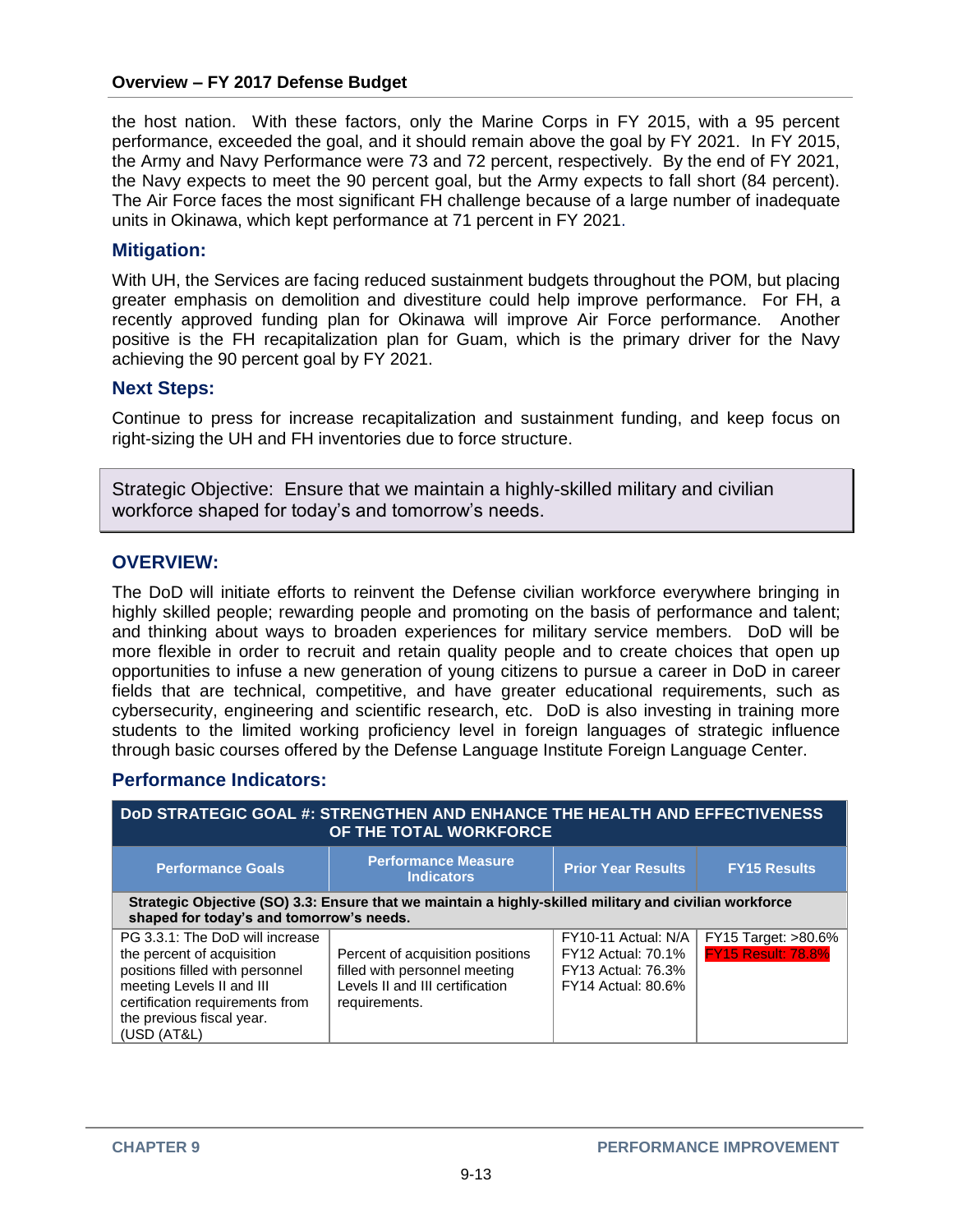| PG 3.3.2: By the end of FY<br>2018, the Department will<br>improve and maintain its<br>timeline for all internal and<br>external (direct hire authority,<br>expedited hire authority, and<br>delegated examining) civilian<br>hiring actions at 80 days or less.<br>(USD (P&R)                                                                                                                                                                                                                                                                                    | Time-to-Hire (days)                                                                                                                                                                                                                                                                                                                       | FY10 Actual: 116<br>FY11 Actual: 104<br>FY12 Actual: 83<br>FY13 Actual: 94<br>FY14 Actual: 89                                       | FY15 Target: 80<br>FY15 Result: 83            |
|-------------------------------------------------------------------------------------------------------------------------------------------------------------------------------------------------------------------------------------------------------------------------------------------------------------------------------------------------------------------------------------------------------------------------------------------------------------------------------------------------------------------------------------------------------------------|-------------------------------------------------------------------------------------------------------------------------------------------------------------------------------------------------------------------------------------------------------------------------------------------------------------------------------------------|-------------------------------------------------------------------------------------------------------------------------------------|-----------------------------------------------|
| PG 3.3.3: By the end of FY<br>2018, no less than 90% of non-<br>prior service AC accessions will<br>be Tier 1 High School Diploma<br>Graduates (HSDG); no less<br>than 60% of non- prior service<br>AC accessions will be Category<br>I-IIIA (scores in the top 50th<br>percentile on the Armed Forces<br><b>Vocational Apptitude Battery</b><br>Test (ASVAB)); and no<br>more than 4% of non-prior<br>service AC accessions will be<br>Category IV (21 <sup>st</sup> to 30 <sup>th</sup><br>percentile on the ASVAB;<br>considered lower quality).<br>(USD (P&R) | <b>Active Components Enlisted</b><br>Recruiting - Quality (HSDG)                                                                                                                                                                                                                                                                          | FY10 Actual: 99%<br>FY11 Actual: 99%<br><b>FY12 Actual: 99.8%</b><br><b>FY13 Actual: 99.6%</b><br><b>FY14 Actual: 97.7%</b>         | FY15 Target: 90%<br><b>FY15 Result: 98.9%</b> |
|                                                                                                                                                                                                                                                                                                                                                                                                                                                                                                                                                                   | <b>Active Components Enlisted</b><br>Recruiting - Quality (Cat I- IIIA)                                                                                                                                                                                                                                                                   | <b>FY10 Actual: 74%</b><br><b>FY11 Actual: 77%</b><br><b>FY12 Actual: 79%</b><br><b>FY13 Actual: 75.3%</b><br>FY14 Actual: 75.8%    | FY15 Target: 60%<br><b>FY15 Result: 74.3%</b> |
|                                                                                                                                                                                                                                                                                                                                                                                                                                                                                                                                                                   | <b>Active Components Enlisted</b><br>Recruiting - Quality (Cat IVs)                                                                                                                                                                                                                                                                       | <b>FY10 Actual: 0.20%</b><br><b>FY11 Actual: 0.14%</b><br>FY12 Actual:<br>0.140%<br>FY13 Actual: 0.09%<br><b>FY14 Actual: 0.23%</b> | FY15 Target: <4%<br><b>FY15 Result: 0.28%</b> |
| PG 3.3.4: By FY2017, 66% of<br>students entering the Defense<br>Language Institute Foreign<br>Language Center basic course<br>will achieve a 2/2/1+ score on<br>the DLPT in the reading,<br>listening, and speaking<br>modalities. (USD (P&R)                                                                                                                                                                                                                                                                                                                     | Percentage of students entering<br>the Defense Language Institute<br>Foreign Language Center<br>(DLIFLC) basic course that<br>achieve the 2/2/1+ Defense<br>Language Proficiency Test<br>(DLPT) standard in reading,<br>listening, and speaking<br>modalities as measured on the<br>Interagency Language<br>Roundtable performance scale. | FY10-11 Actual: N/A<br>FY12 Actual: 77%<br>FY13 Actual: 86%<br>FY14 Actual:<br>70.70%                                               | FY15 Target: 64%<br><b>FY15 Result: 70.2%</b> |

**Cross Agency Priority Goal (CAP) - Service Members and Veterans Mental Health:** Improve mental health outcomes for Service members, Veterans, and their Families.

**CAP - People & Culture:** Innovate by unlocking the full potential of the workforce we have today and building the workforce we need for tomorrow.

Department of Defense engages with the CAP Goals for Service Members and Veterans Mental Health and People & Culture initiatives. This CAP Goal's progress can be located at www.performance.gov.

*Department of Defense's Data Completeness and Reliability Statement–Fiscal Year 2015 Annual Performance Report*

*Each Goal Owner has attested the performance results and narrative information included in this report is complete, accurate, and reliable; and that data validation and verification procedures are documented and available upon request.*

## **Measuring our Progress**

## **FY 2015 APR Progress Update Acquisition Position Certification Requirements:**

Note included is 17.6% of the workforce that is within a 24 month period allowed by policy for achieving their certification requirement by their position. The Director, HCI is considering revising the metric to more accurately focus on the percent that are not certified and outside the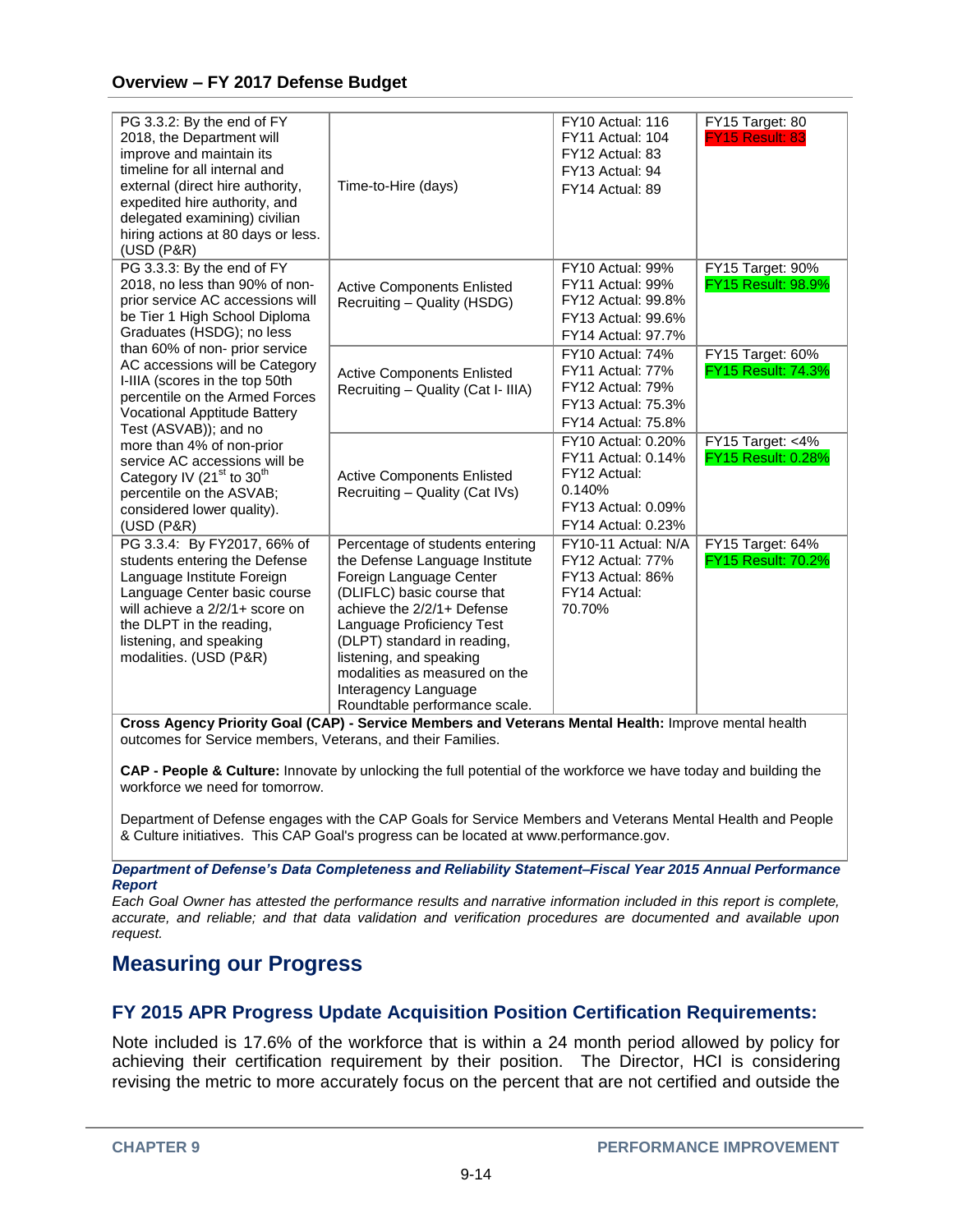24 month period. For FY 2015, for example, 3.7% of the acquisition workforce does not meet their position certification requirements and are outside the 24 month period.

## **FY 2015 APR Progress Update Time to Hire:**

The average time to hire (TTH) for all hires is 83 days this quarter (Q4). The average TTH for FY 2015 is 83 days, down from 89 days in FY 2014\* and slightly above the 80 day target.

Historically, we expect an increase in TTH from Q3 to Q4 each year. FY 2015 is no different, following the pattern of the last decade.

Overall, external hires with high and low position sensitivity are taking longer than similar internal hires. The TTH for temporary hires, which has been consistently lower than term/permanent hires for years, is now creeping upward in all Services. Over the years these actions have kept our aggregated time to hire down. Presentation of data by quarter independently instead of the cumulative presentation of the past shows repeatable seasonality over the last 10 years, altered only when hiring freezes and furloughs impacted the FY 2013 and FY 2014 data. Seasonality is driven by "seasonal hiring," typically temporary hires, that pull down the TTH (such as teachers, who are traditionally hired on a school year cycle, as well as student and summer hires). Environment changes, such as ships coming into port for overhaul, create a surge of temporary hires, which can decrease the TTH. However, seasonality and environment changes can also negatively affect hiring time efficiency when staff size decreases during summer and winter quarters, and changes in the methodology of hiring students occurs.

Other contributing factors that increased FY15 TTH include: Department of the Navy (DON) Q2FY15 prediction of a higher TTH in Q3 & Q4 due to "Operation Hiring Solutions" focusing on external hires and submitting actions as early as possible; and the temporary suspension of OPM Electronic Questionnaires for Investigations Processing (e-QIP).

OPM e-QIP was shut down on June 26, 2015 and restored on July 23, 2015, which led to significant delays and lengthened the TTH process.

## **Areas of Significant Improvement / Challenge:**

There are several significant barriers to decreasing the TTH. Many of them are outside of the control of human resources (HR), either shared with other organizations (such as the security clearance timeline, medical testing, physical fitness examination, etc.) or the hiring managers (e.g., repeat advertisements to secure desired talent), or include required process steps for veterans preference, priority candidate consideration, etc. In addition, we expect continued residual negative impact on TTH in the upcoming quarters of FY16 from the OPM e-QIP suspension.

CPP/DCPAS has increased the level of DoD TTH analysis, and is consistently looking at Component TTH below what we now understand to be characteristic seasonal behaviors at the aggregate level. Communication with Components has been increased, and there is follow up on TTH behavior that does not follow established norms. For example, observed longTTH for temporary hires in the Navy was explained by a change in the manner the Navy now hires interns, with extensive time between the accepted offer and entrance on duty. Reduced TTH in the AF, Q3FY15, was tracked to "operation burn down" a leveragable best practice of weekly review of lagging actions. This practice continues on a quarterly basis with the components.

#### **Mitigation:**

Time To Hire (TTH) for external/internal hiring actions was studied extensively during FY14, allowing better interpretation of hiring data. The hiring data was then analyzed, which provided an understanding of underlying behaviors driving performance to the metric. The review of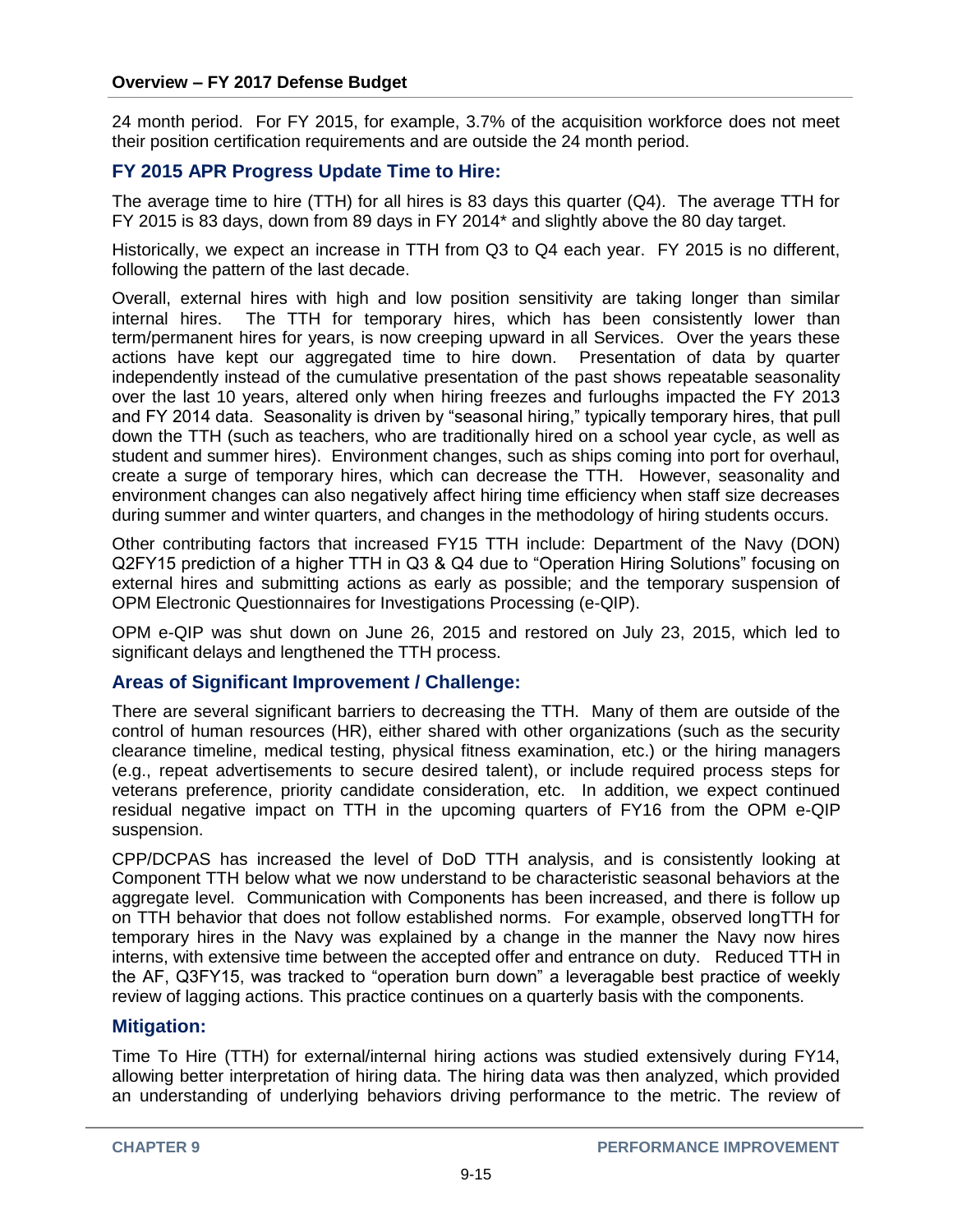sensitivity designations (in response to the Cross-Agency Priority Goal of Insider Threat and Security Clearance Reform) will reduce the number of sensitive positions requiring extensive security checks and will reduce the TTH. The evaluation of hiring authority usage/effectiveness of special authorities has resulted in clarification of use, emerging guidance for consistency of use across the department (e.g., use of expedited hiring authority). Evaluation and improvement of TTH is on-going, through review of Component processes, leveraging of best practices, and understanding and communication of hiring processes. Situations with generally lengthening TTH for low sensitivity positionsand temporary hires are being closely reviewed and addressed with the Components.

## **Next Steps**:

Continue to monitor the TTH for all (internal and external) civilian hiring actions; analyze performance to an annual goal of 80 days (average); and take action when analysis determines intervention is warranted.



**Chart 1 - Time-to-Hire (days) \*FY 2013-2014 external hires, FY 2015 all hires**

## **FY 2015 APR Progress Update Language Proficiency:**

Language Proficiency: DLIFLC exceeded its quarterly target. Faculty performance improving as a result of 2+/2+ efforts (e.g.: Advanced Language Academy, more professional development workshops), more student immersions (ISO & OCONUS), improvements to curricula, and better focus on academic issues by Defense Language Institute Foreign Language Center (DLIFLC) Service Detachments.

## **Areas of Significant Improvement / Challenge:**

Language Proficiency: Increased numbers of students completing the courses at the 2/2/1+ level and better base to reach 2+/2+.

## **Mitigation:**

Language Proficiency: Build and encourage student learner autonomy; increase student global awareness and knowledge of their region of specialization; and oversee progress with a comprehensive quality assurance program.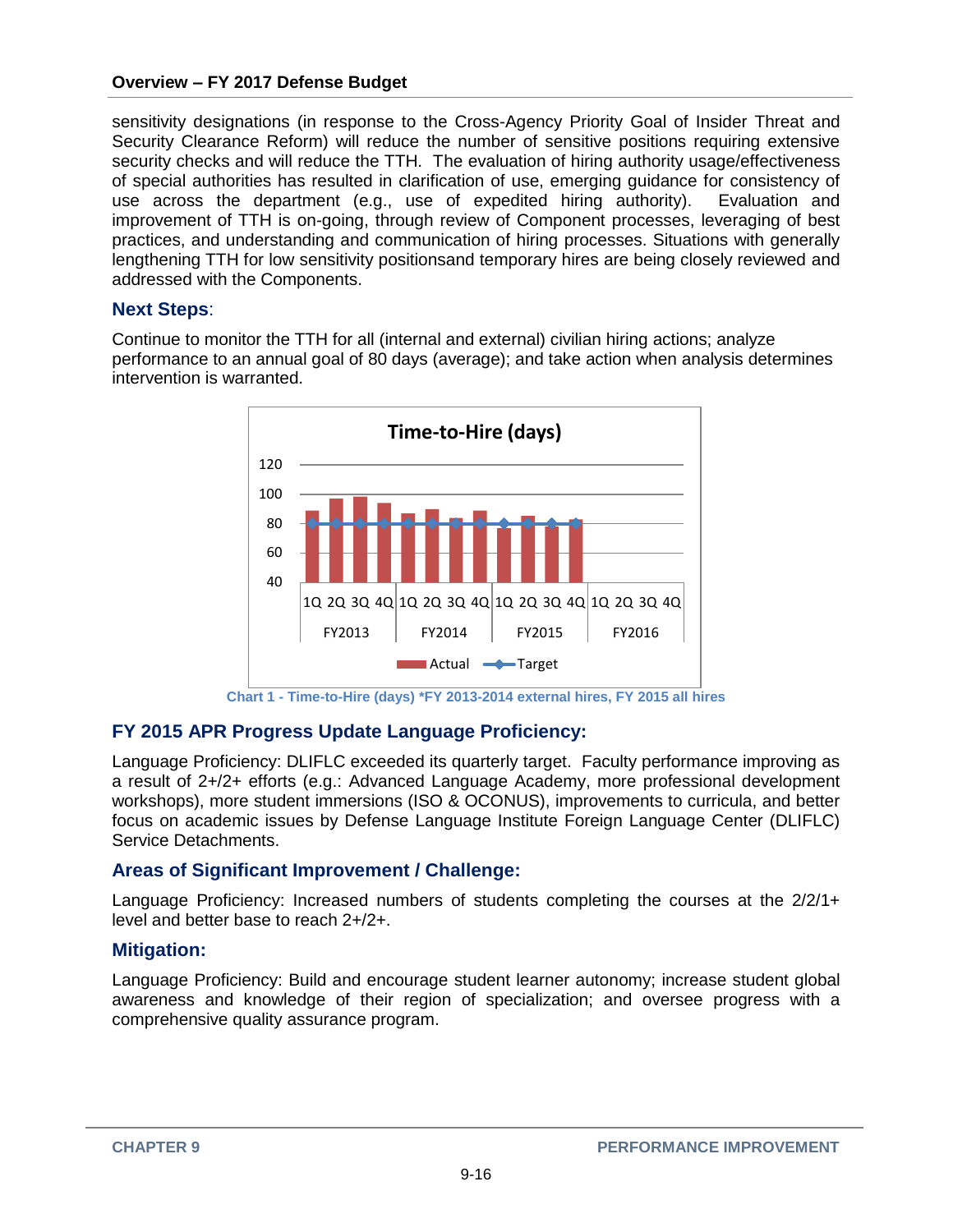#### **Next Steps:**

Language Proficiency: (1) DLSC continue to provide oversight (2) Focus on follow-on assignments to increase proficiency (3) continue focus on quality instruction, curriculum and pedagogy (4) Best practice sharing between DLIFLC and broader academia.



 **Chart 2 - Language Proficiency**



**Chart 3 - HSDG Accessions Active Components (AC)**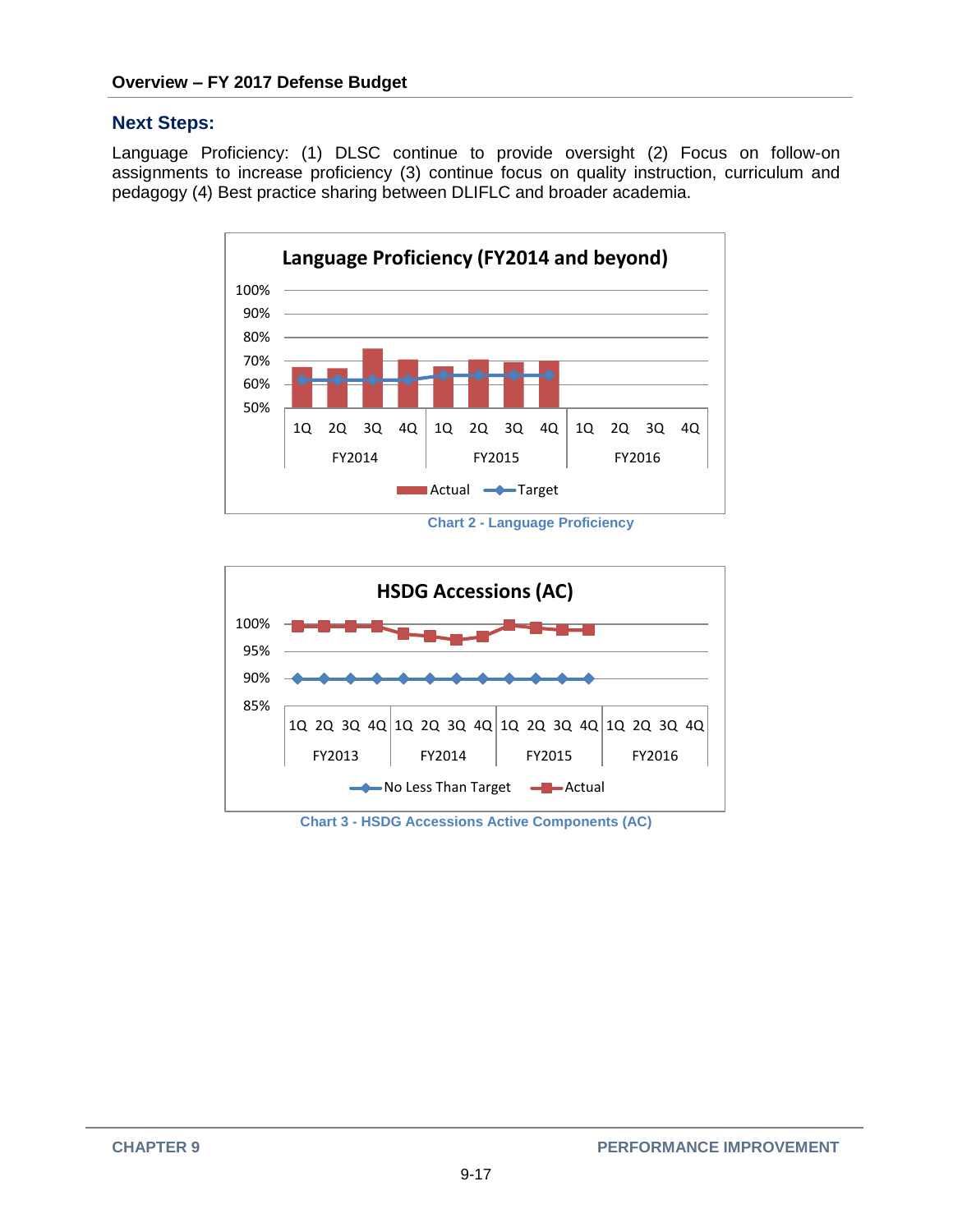

 **Chart 4 - Category I-IIIa Active Components (AC) accessions**



Strategic Objective: Preserve investments to maintain our decisive technological superiority.

## **OVERVIEW:**

The nation's long-term security depends on whether the DoD can address today's crises while preparing for tomorrow's threats. Continued fiscal pressure reinforces the need for DoD to innovate to respond to long-term challenges. In order to overcome challenges to the DoD's military superiority, the DoD must preserve those capabilities that give it a technological edge. At the same time, the DoD must prioritize investments that allow the nation to combat new technologies, national powers and non-state actors, as well as emerging asymmetric threats. The required speed of response is increasing every day, and processes and people must be in place to ensure continued technical superiority.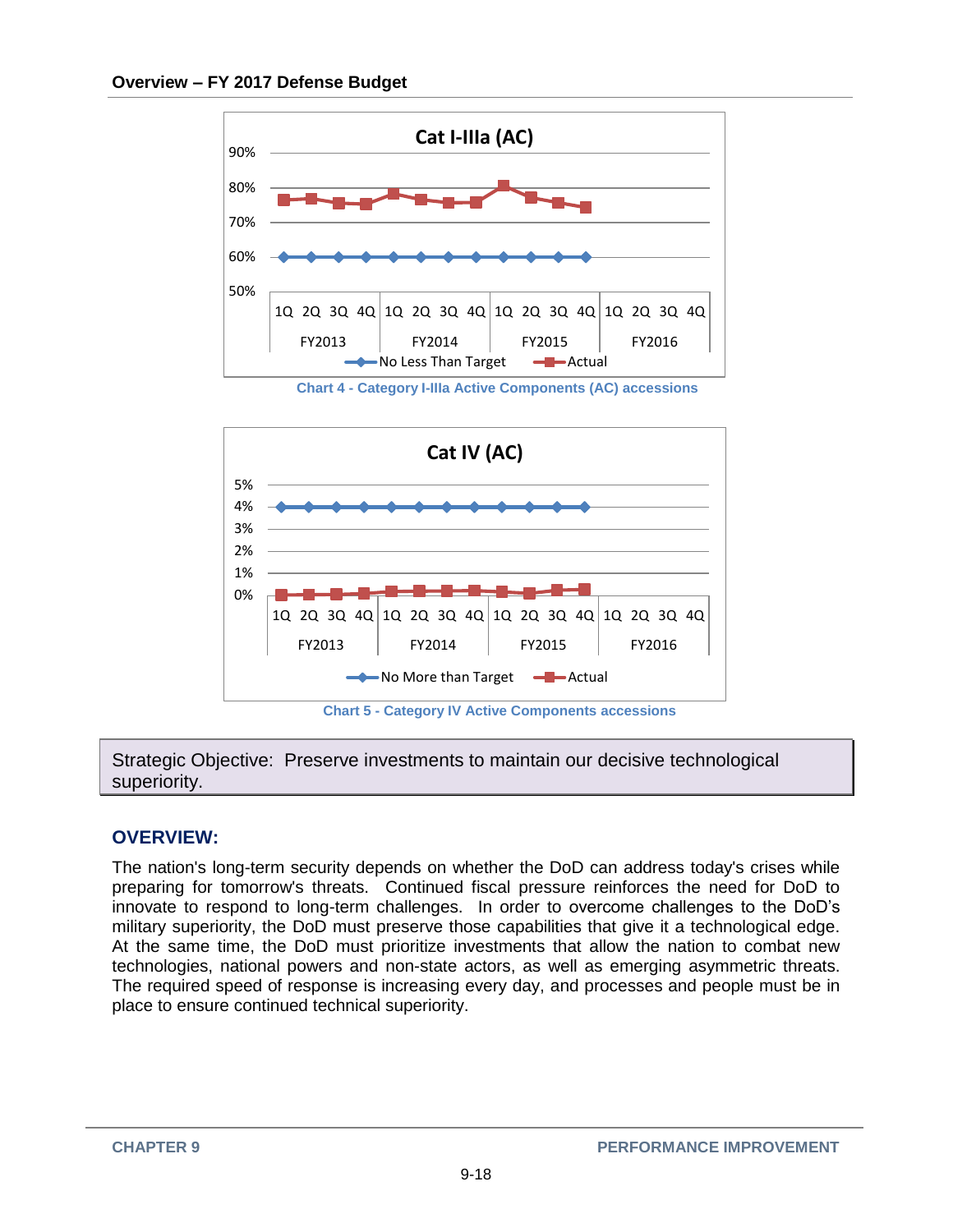### **Performance Indicator:**

| DoD STRATEGIC GOAL #4: Achieve Dominant Capabilities through Innovation and Technical<br><b>Excellence</b>                                                                                      |                                                                                                        |                                                                                                      |                                             |
|-------------------------------------------------------------------------------------------------------------------------------------------------------------------------------------------------|--------------------------------------------------------------------------------------------------------|------------------------------------------------------------------------------------------------------|---------------------------------------------|
| <b>Performance Goals</b>                                                                                                                                                                        | <b>Performance Measure</b><br><b>Indicators</b>                                                        | <b>Prior Year Results</b>                                                                            | <b>FY15 Results</b>                         |
|                                                                                                                                                                                                 | Strategic Objective (SO) 4.1: Preserve investments to maintain our decisive technological superiority  |                                                                                                      |                                             |
| PG 4.1.1: By FY 2017, the DoD<br>will have delivered 297 SM-3<br>Interceptors (all variants) to<br>counter aerial threats. (USD<br>(AT&L))                                                      | Cumulative number of Standard<br>Missile - Model 3 (SM-3)<br>Interceptors (all variants)<br>delivered. | Actual cumulative<br>deliveries thru end<br>of FY 14: 181                                            | <b>FY15 Target: 210</b><br>FY15 Result: 209 |
| PG 4.1.2: Maintain a strong<br>technical foundation within the<br>Department's Science and<br>Technology (S&T) Program by<br>transitioning completed<br>demonstration programs.<br>(USD (AT&L)) | % of completing demonstration<br>programs transitioning each year.                                     | <b>FY10 Actual: 61.5</b><br>FY11 Actual: 83<br>FY12 Actual: 83<br>FY13 Actual: 77<br>FY14 Actual: 82 | FY15 Target: 40<br>FY15 Result: 82          |

*Department of Defense's Data Completeness and Reliability Statement–Fiscal Year 2015 Annual Performance Report*

*Each Goal Owner has attested the performance results and narrative information included in this report is complete, accurate, and reliable; and that data validation and verification procedures are documented and available upon request.*

## **Measuring our Progress**

### **FY 2015 APR Progress Update, Science and Technology:**

AT&L maintained a strong technical foundation within the Department's Science and Technology (S&T) Program by exceeding the target goal for transitioning completed demonstration programs.

#### **Areas of Significant Improvement / Challenge:**

In FY 2015, 82 percent of S&T funded demonstration programs transitioned, exceeding the goal of 40 percent. This achievement supports the Department's ability to maintain U.S. defense superiority.

#### **Areas of Challenge:**

Constrained and uncertain budgets present challenges across the DoD Enterprise. A strong investment in the Department's science and technology portfolio continues to be a priority.

#### **Mitigation:**

The goal was met in FY 2015. The Department continues to place an emphasis on a robust science and technology portfolio to ensure the U.S. military maintains its technological edge.

Strategic Objective: Seek innovative approaches to improve cyber capability against growing threats.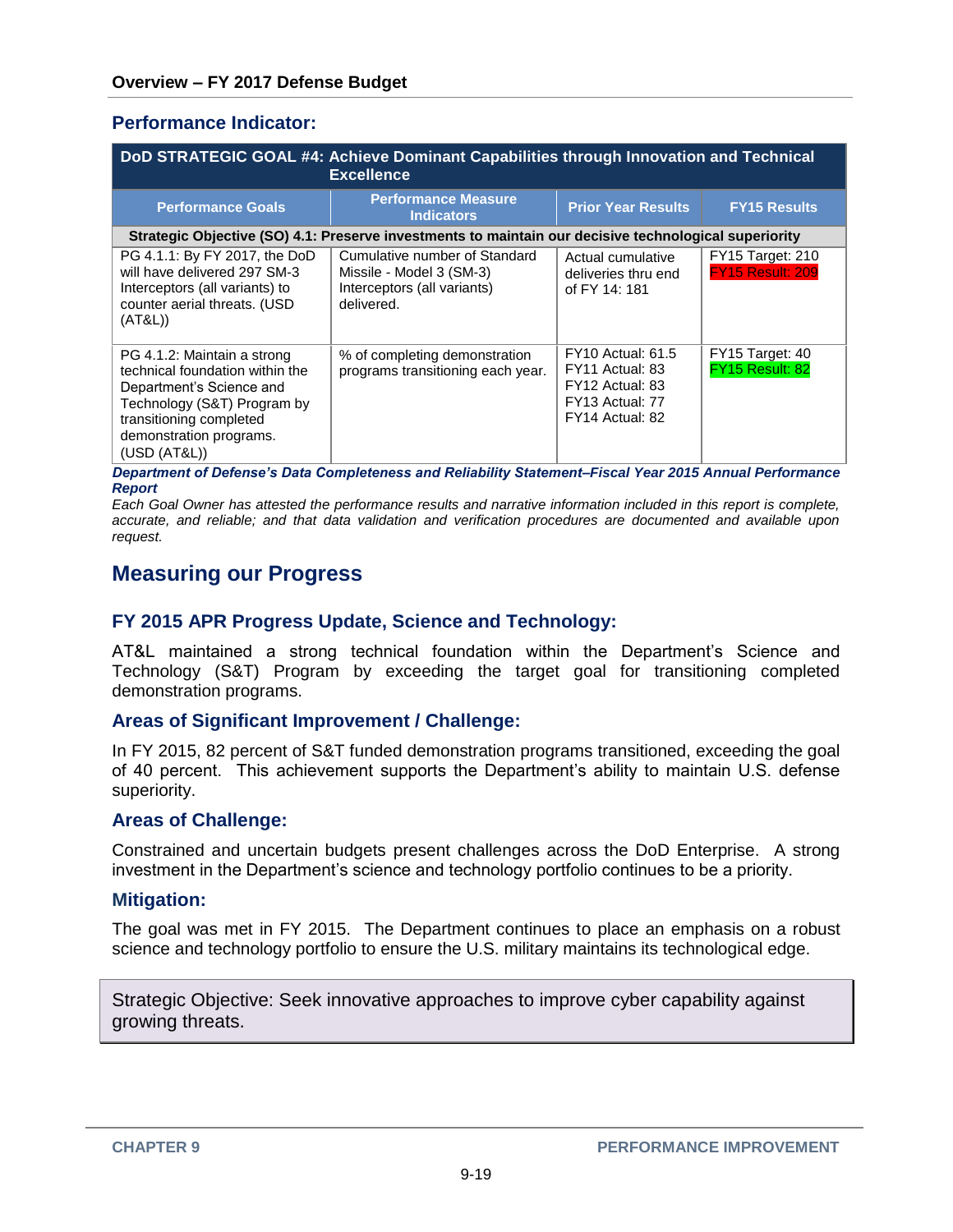### **OVERVIEW:**

To counter the growing threat in Cyberspace, the DoD is building a Cyber Mission Force (CMF) to increase its capability and capacity to defend priority DoD networks and support joint warfighting requirements. The DoD supports the cyber mission by recruiting and hiring qualified, clearable cybersecurity personnel able to meet target fill rates within the Military Intelligence Program (MIP) and Information Systems Security Program (ISSP).

Threats to the DoD's networks, national critical infrastructure, and U.S. companies and interests continue to evolve, so it is vital to adequately organize, train, and equip the Cyber Mission Force to counter the threat. The Department continues to support the maturation of United States Cyber Command as an operational command to fulfill the DoD's three cyber missions:

- 1. Defend DoD networks and systems.
- 2. Defend the United States against cyberspace attacks that have potential to result in significant consequences.
- 3. Provide full-spectrum cyber options to support contingency plans and military operations.

To fulfill these missions, the DoD works closely with other U.S. Departments and agencies to support investigations of cyber-attacks, and protection of national critical infrastructure. To ensure the DoD can execute these missions, the DoD invests in the following priorities:

- Building the Cyber Mission Force: The Services continue to present personnel to create 133 fully operational teams by the end of FY 2018.
- Training the Cyber Mission Force: The Department is investing in innovative approaches to provide a virtual environment for cyber personnel to consistently train and mission rehearse across a wide range of threat environments.
- Equipping the Cyber Mission Force: The DoD continues to invest in diverse tools, platforms, and infrastructure to be able to conduct all three of its core missions.

## **Performance Indicators:**

| DoD STRATEGIC GOAL #4: Achieve Dominant Capabilities through Innovation and<br><b>Technical Excellence</b>                                                                                                                                                                                              |                                                                                                                         |                                                            |                                    |
|---------------------------------------------------------------------------------------------------------------------------------------------------------------------------------------------------------------------------------------------------------------------------------------------------------|-------------------------------------------------------------------------------------------------------------------------|------------------------------------------------------------|------------------------------------|
| <b>Performance Goals</b>                                                                                                                                                                                                                                                                                | <b>Performance Measure</b><br><b>Indicators</b>                                                                         | <b>Prior Year Results</b>                                  | <b>FY15 Results</b>                |
| treats.                                                                                                                                                                                                                                                                                                 | Strategic Objective (SO) 4.2: Seek innovative approaches to improve cyber capability against growing                    |                                                            |                                    |
| PG 4.2.1: By FY 2016, the DoD<br>will include in all new contracts.<br>and as necessary modify<br>contracts associated with<br>critical programs and<br>technology, the DFARS clause<br>252.204-7012 Safeguarding<br><b>Covered Defense Information</b><br>and Cyber Incident Reporting<br>(USD (AT&L)) | % of all new contracts plus<br>critical programs and technology<br>contracts that include DFARS<br>clause 252.204-4102. | FY10-14 Actual:<br>N/A<br>New measure -<br>ASP FY2015-2018 | FY15 Target: 75<br>FY15 Result: 75 |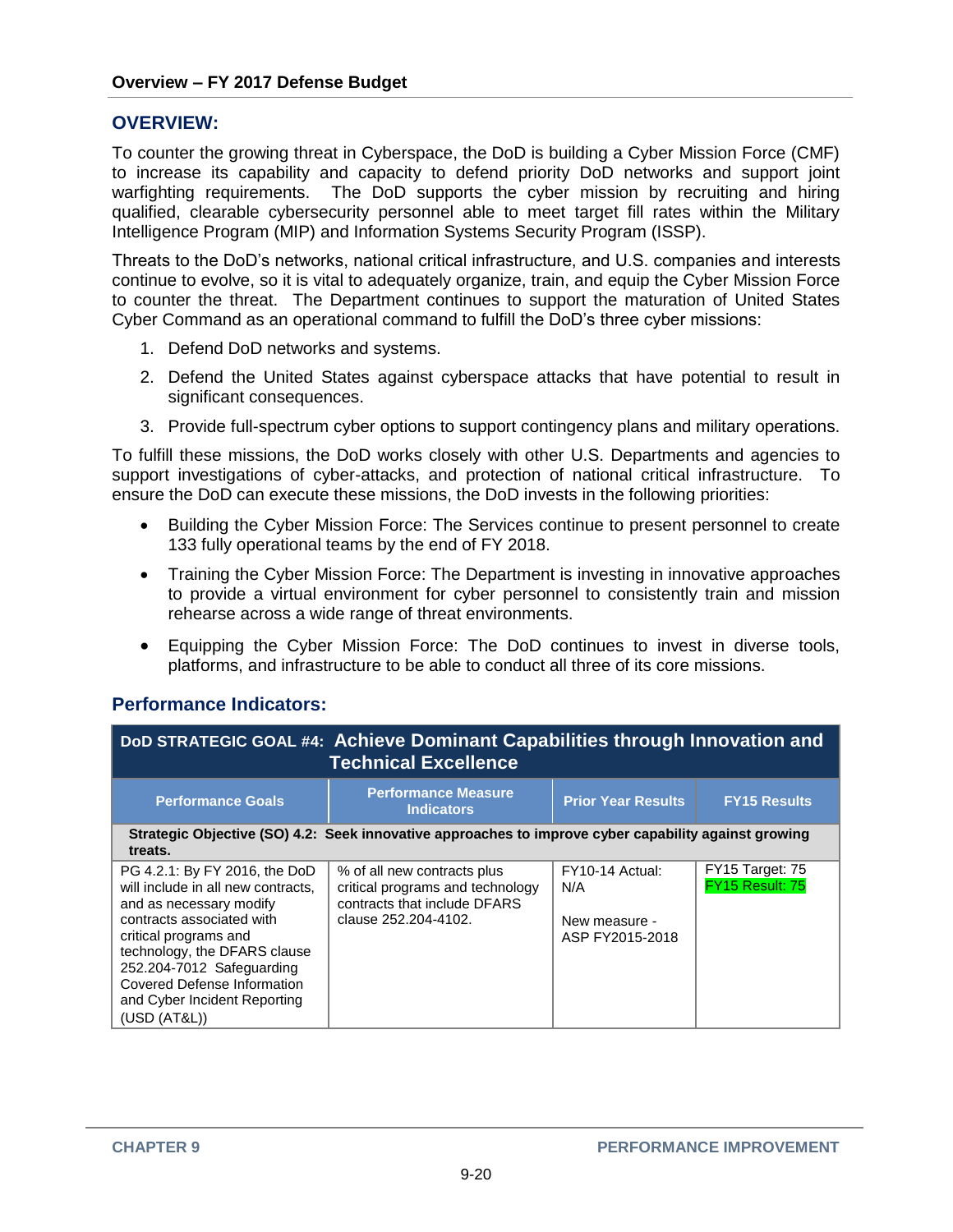| PG 4.2.2: Build the Military<br>Intelligence Program portion of<br>the Cyber Mission Force (CMF)<br>to improve cyber capability and<br>defend against growing threats.<br>(USD (I))                                                                                                                                                                                                                                                                                                                                                                                                                                                                                                                                                                                                                                                                                                | Fill rate of Military Intelligence<br>Program (MIP) and Information<br><b>Systems Security Program</b><br>(ISSP) billets of CMF.                                                                                                                                                                  | FY10-14 Actual:<br>N/A<br>New measure -<br>ASP FY2015-2018 | <b>FOUO</b><br>See note on page 9- |  |  |
|------------------------------------------------------------------------------------------------------------------------------------------------------------------------------------------------------------------------------------------------------------------------------------------------------------------------------------------------------------------------------------------------------------------------------------------------------------------------------------------------------------------------------------------------------------------------------------------------------------------------------------------------------------------------------------------------------------------------------------------------------------------------------------------------------------------------------------------------------------------------------------|---------------------------------------------------------------------------------------------------------------------------------------------------------------------------------------------------------------------------------------------------------------------------------------------------|------------------------------------------------------------|------------------------------------|--|--|
|                                                                                                                                                                                                                                                                                                                                                                                                                                                                                                                                                                                                                                                                                                                                                                                                                                                                                    | Cross Agency Priority Goal (CAP) - Cybersecurity: Improve awareness of security practices, vulnerabilities,<br>and threats to the operating environment, by limiting access to only authorized users and implementing<br>technologies and processes that reduce the risk from malicious activity. |                                                            |                                    |  |  |
| located at www.performance.gov.                                                                                                                                                                                                                                                                                                                                                                                                                                                                                                                                                                                                                                                                                                                                                                                                                                                    | Department of Defense engages with the CAP Goal for Cybersecurity initiative. This CAP Goal progress can be                                                                                                                                                                                       |                                                            |                                    |  |  |
| The DoD Chief Information Officer (CIO) supports the CAP Cybersecurity Goal and is implementing the DoD<br>Cybersecurity Campaign, Cybersecurity Discipline Implementation Plan, and DoD Cybersecurity Scorecard to<br>rapidly improve cybersecurity posture. These complementary initiatives address the focus areas of the CAP<br>cybersecurity goal, and the DoD Cybersecurity Scorecard includes a list of DoD's prioritized cybersecurity<br>concerns that are reported monthly to the Secretary of Defense.                                                                                                                                                                                                                                                                                                                                                                  |                                                                                                                                                                                                                                                                                                   |                                                            |                                    |  |  |
| The DCIO for Cybersecurity (CS) is leading and coordinating efforts to limit access to only authorized users and<br>accelerating the implementation of technologies and processes that reduce risk to DoD. Specifically, DoD CIO<br>issued a memorandum and United States Cyber Command issued orders mandating: (1) Immediate review of all<br>privileged user accounts, to include in-person validation and disabling any accounts that are note valid and<br>required, and (2) Accelerated implementation and reporting of DoD public key infrastructure system administrator<br>and privileged user authentication. The Cybersecurity Discipline Implementation Plan also supports the CAP goal<br>objectives with Lines of Effort focused on: Strong Authentication, Device Hardening, Reduce Attack Surface, and<br>Alignment to Computer Network Defense Service Providers. |                                                                                                                                                                                                                                                                                                   |                                                            |                                    |  |  |
| <b>Performance Report</b><br>$\mathbf{a}$ and $\mathbf{a}$ and $\mathbf{a}$ and $\mathbf{a}$ and $\mathbf{a}$                                                                                                                                                                                                                                                                                                                                                                                                                                                                                                                                                                                                                                                                                                                                                                      | Department of Defense's Data Completeness and Reliability Statement-Fiscal Year 2015 Annual<br>the contract of the contract of the contract of the contract of the contract of the contract of the contract of                                                                                    |                                                            |                                    |  |  |

*Each Goal Owner has attested the performance results and narrative information included in this report is complete, accurate, and reliable; and that data validation and verification procedures are documented and available upon request.*

## **Measuring our Progress**

## **FY 2015 APR Progress Update, DFARS Clause 252.204-7012**

For FY 2015, the Under Secretary of Defense for Acquisition, Technology and Logistics established a Clause Compliance scorecard to track the inclusion of DFARS Clause 252.204-7012 in all contracts awarded in 1Q FY14 and beyond. The Director, Defense Procurement and Acquisition Policy (DPAP) publishes the scorecard on a quarterly basis and posts the results to DPAP's Contract Scorecards website

(http://www.acq.osd.mil/dpap/pdi/eb/monthly\_contract\_distribution\_metrics.html) as well as distributes them electronically.

## **FY 2015 APR Progress Update, Intelligence Portion of Cyber Mission Force:**

Available upon request

Strategic Objective: Improve acquisition processes from requirements definition to execution phase and through lifecycle enhancements, to acquire and sustain militaryunique and commercial item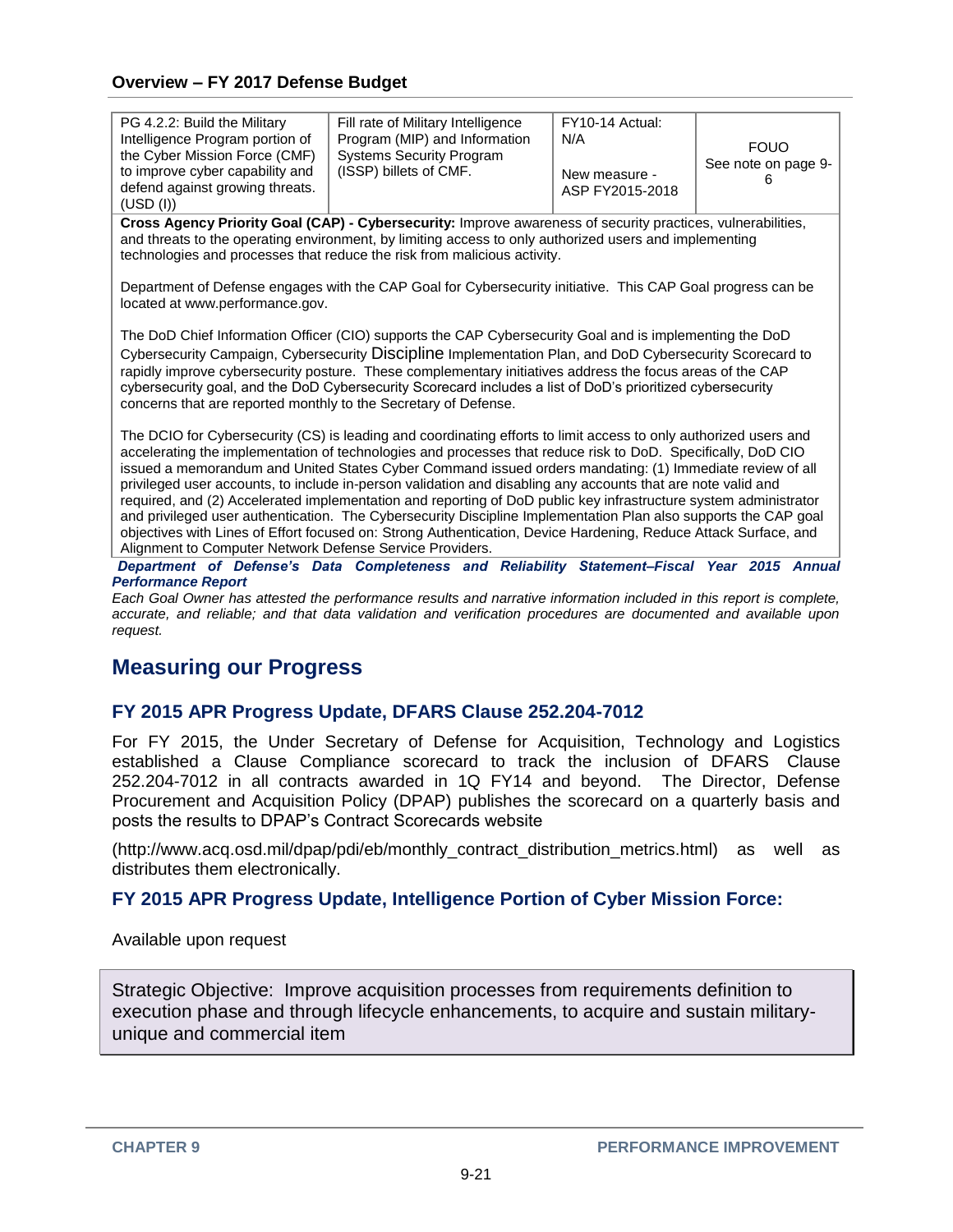### **OVERVIEW:**

In the Better Buying Power (BBP) initiative announced in September 2010, and re-emphasized in the November 2012 memorandum introducing BBP 2.0, the Under Secretary of Defense for Acquisition, Technology and Logistics (USD (AT&L)) directed the acquisition professionals in DoD to deliver better value to the taxpayer and warfighter by improving the way DoD does business. Next to supporting the Armed Forces at war, this was the President's and Secretary of Defense's highest priority for DoD's acquisition professionals. USD (AT&L) pointed out their continuing responsibility to procure the critical goods and services U.S. Armed Forces need in the years ahead without having ever-increasing budgets to pay for them. DoD's BBP initiatives focus attention on achieving affordable programs, controlling costs throughout the product lifecycle, incentivizing productivity and innovation in industry and government, eliminating unproductive processes and bureaucracy, promoting effective competition, improving tradecraft in acquisition of services, and improving the professionalism of the total acquisition workforce. On April 9, 2015, USD (AT&L) announced in an implementation directive the next step in the BBP continuum – BBP 3.0 Achieving Dominant Capabilities through Technical Excellence and Innovation. BBP 3.0 places a stronger emphasis on innovation, technical excellence, and quality of products.

DoD Components have incorporated BBP concepts into their acquisition programs, resulting in sound programs where requirements and resources are matched at program initiation.

| DoD STRATEGIC GOAL #4: Achieve Dominant Capabilities through Innovation and<br><b>Technical Excellence</b>                                                                                                         |                                                                                                                                                                                                                                            |                                                                                                                                   |                                               |
|--------------------------------------------------------------------------------------------------------------------------------------------------------------------------------------------------------------------|--------------------------------------------------------------------------------------------------------------------------------------------------------------------------------------------------------------------------------------------|-----------------------------------------------------------------------------------------------------------------------------------|-----------------------------------------------|
| <b>Performance Goals</b>                                                                                                                                                                                           | <b>Performance Measure</b><br><b>Indicators</b>                                                                                                                                                                                            | <b>Prior Year Results</b>                                                                                                         | <b>FY15 Results</b>                           |
| items.                                                                                                                                                                                                             | Strategic Objective (SO) 4.3: Improve acquisition processes from requirements definition to execution<br>phase and through lifecycle enhancements, to acquire and sustain military-unique and commercial                                   |                                                                                                                                   |                                               |
| FY14-15 APG 4.3.1: By<br>September 30, 2015, DoD will<br>improve its acquisition process<br>by ensuring that the median<br>cycle time for Major Defense                                                            | Average rate of acquisition cost<br>growth from the previous year for<br>Major Defense Acquisition<br>Programs (MDAPs) starting in<br>FY 2002 and after.                                                                                   | FY10-11 Actual: N/A<br>$FY12$ Actual: $-0.3$<br><b>FY13 Actual: -1.42</b><br><b>FY14 Actual: 0.21</b>                             | FY15 Target: =3%<br FY15 Result: ·<br>0.41%   |
| Acquisition Programs (MDAPs)<br>will not increase by more than 2<br>percent from the previous year;<br>the average rate of acquisition<br>cost growth for MDAPs will not                                           | Median percentage cycle time<br>deviation from the previous year<br>active Major Defense Acquisition<br>Programs (MDAPs) starting in<br>FY 2002 and after.                                                                                 | FY10 Actual: 4.4<br>FY11 Actual: 4.5<br>FY12 Actual: 6.6<br><b>FY13 Actual: 5.37</b><br>FY14 Actual: 0                            | FY15 Target: $\lt$ /=2%<br>FY15 Result: 0%    |
| exceed 3 percent from the<br>previous year; the annual<br>number of MDAP breaches<br>significant or critical cost<br>overruns for reasons other than<br>approved changes in quantity<br>will be zero; and DoD will | Number of Major Defense<br>Acquisition Program (MDAP)<br>breaches (equal to or greater than 15)<br>percent of current Acquisition<br>Program Baseline (APB) unit cost or<br>equal or greater than 30 percent of<br>original APB unit cost) | FY10 Actual: N/A<br>FY11 Actual: 4<br>FY12 Actual: 1<br>FY13 Actual: 0<br>FY14 Actual: 1                                          | FY15 Target: 0<br>FY15 Result: 0              |
| increase the amount of contract<br>obligations that arecompetitively<br>awarded from 58 percent in FY<br>2014 to 59 percent in FY 2015.<br>(USD (AT&L))                                                            | Percentage of contract obligations<br>that are competitively awarded                                                                                                                                                                       | FY10 Actual: 61.7<br><b>FY11</b> Actual: 58.5<br><b>FY12 Actual: 57.5</b><br><b>FY13 Actual: 56.9</b><br><b>FY14 Actual: 58.7</b> | FY15 Target: 59%<br><b>FY15 Result: 55.1%</b> |

## **Performance Indicators:**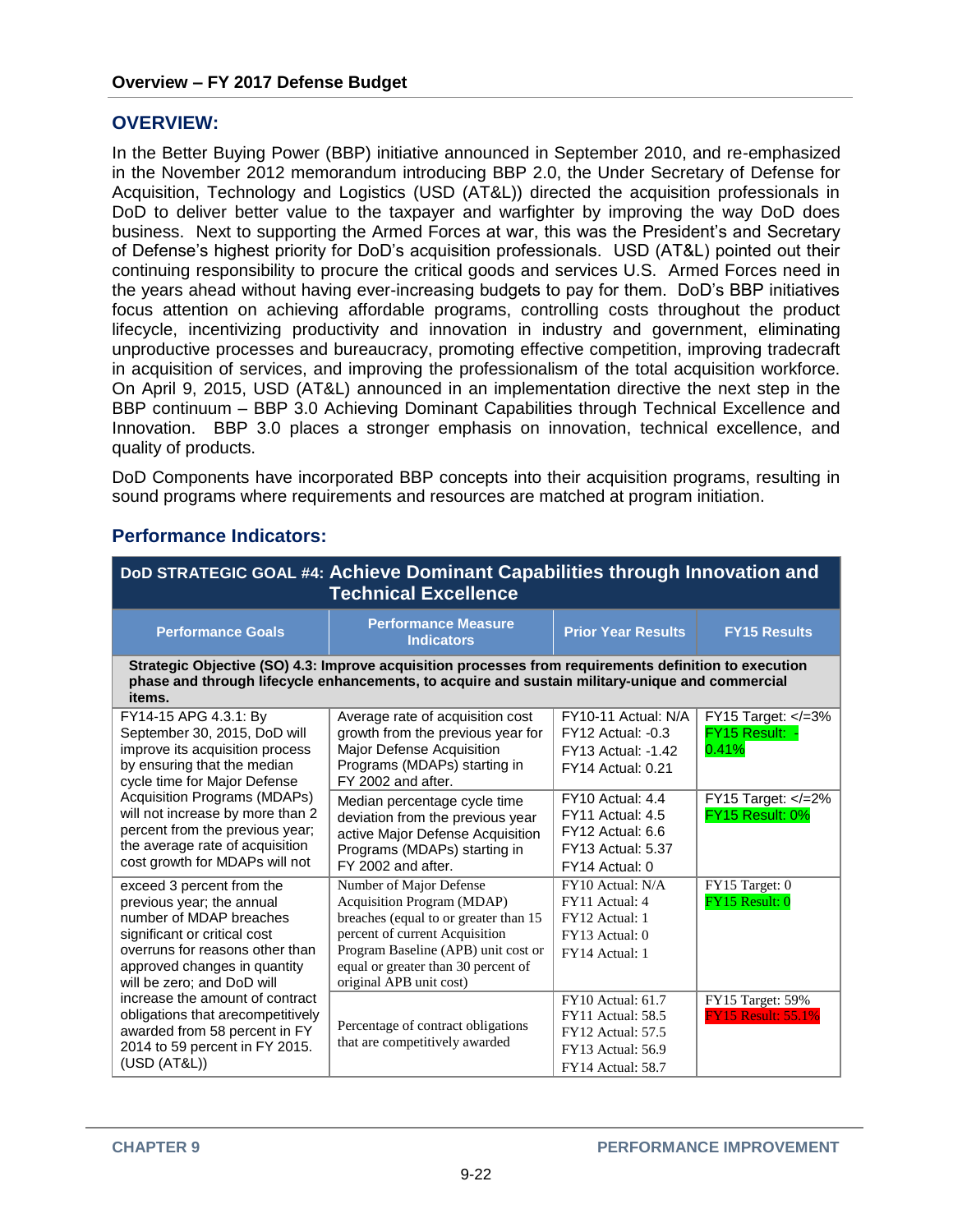**Cross Agency Priority Goal (CAP) - Strategic Sourcing:** Expand the use of high-quality, high-value strategic sourcing solutions in order to improve the government's buying power and reduce contract duplication across government.

Department of Defense engages with the CAP Goal for Strategic Sourcing initiatives. This CAP Goal progress can be located at www.performance.gov.

DoD continues to work with OMB and OFPP as a contributing member of the Category Management Leadership Council (CMLC) in order to expand the use of strategic sourcing solutions across the DoD and Federal Government. The DoD continues to analyze contract spend in order to find solutions which increase savings, reduce duplication and increase spend under management. DoD also will be the Federal Category Manager for the Transportation Category.

*Department of Defense's Data Completeness and Reliability Statement–Fiscal Year 2015 Annual Performance Report*

*Each Goal Owner has attested the performance results and narrative information included in this report is complete, accurate, and reliable; and that data validation and verification procedures are documented and available upon request.*

## **Measuring our Progress**

## **FY 2015 APR Progress Update:**

The Department met three of the four goals.

#### **Areas of Challenge:**

For the competitively awarded contract obligation goal, the Department achieved a 55.1 percent competition rate for FY 2015. The Military Departments attributed difficulties with achieving their goals to high value sole source Foreign Military Sales and "Bridge" contracts having a significant impact on the FY 2015 competition rates. Additionally, contracts for major non-competitive shipbuilding and aviation programs driven by historical strategic decisions made years ago continue to impact competition achievement for the long term. Fiscal uncertainty, including at least a partial year continuing resolution, and continued downward pressure on base and Overseas Contingency Operations funding will negatively impact the FY 2016 and future competition rates.

#### **Mitigation:**

AT&L is undertaking additional analysis of FY 2014-2015 competition rates. For FY 2016, the Director of Defense Procurement and Acquisition Policy (DPAP), with Component input, will examine differing circumstances and projected competitive opportunities to enable more meaningful and achievable goals.

Strategic Objective: Expand core capabilities in support of military interest

## **OVERVIEW:**

To ensure tomorrow's military capabilities maintain a decisive technological edge, DoD relies on Intelligence Mission Data (IMD) (intelligence used for programming platform mission systems in development, testing, operations, and sustainment) to support acquisition programs that carry out combat identification, ISR, and targeting. In order to better provide intelligence support to acquisition and reduce intelligence gaps in support of major weapons systems, DoD will standardize processes for identifying and understanding consequences of IMD gaps, balancing risk and cost, understanding tradeoffs, and making informed investment decisions.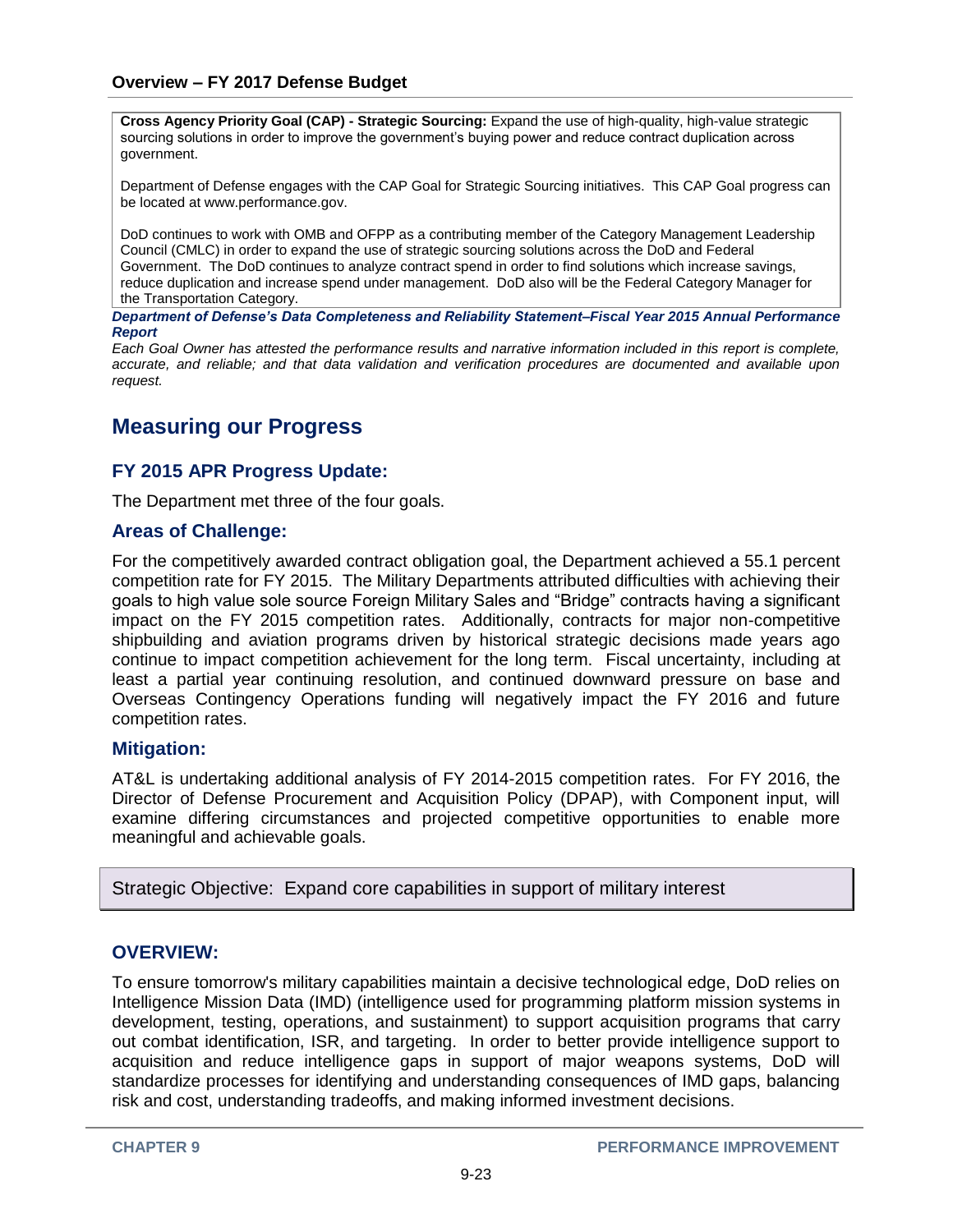In order to prevent strategic surprise and serve as the nation's first line of defense in tomorrow's national security environment, DoD must continue to adapt and transform, by protecting and enhancing key capabilities supporting Global Coverage, Anti Access/Area Denial, and Counterterrorism. These capabilities include a persistent, integrated, and resilient overhead architecture; assured persistent Intelligence, Surveillance, and Reconnaissance (ISR); and extended range Reaper with advanced sensors. Ensuring that these capabilities meet key performance parameters and are delivered on schedule and on budget will improve the Defense Intelligence Enterprise's ability to enable U.S. strategic and operational advantage.

Robotic and autonomous systems are an increasingly important element of 21st century military and counter-terrorism operations. This importance includes unmanned systems in the land, air, space, and maritime domains; antimunitions systems, defensive weapons systems, cyber-attack and cyber defense systems. DoD will reshape the future force by deeper integration of robotic and autonomous systems across all Joint Capability Areas. Unmanned air, space, land, and sea vehicles and other robotic systems capabilities provide flexible options for Joint Warfighters and exploit the inherent advantages of these technologies, including persistence, size, speed, maneuverability, and reduced risk to human life. The DoD, in concert with industry, must pursue investments and business practices that drive down life-cycle costs for robotic and autonomous systems and further develop technologies related to their application across the force.

The rapid evolution of emerging commercial technologies and integration with military systems and novel concepts of operation is increasingly the source of adversarial battlefield advantage. DoD will pivot efforts towards fostering a robust and enduring relationship with the networks of innovation in the commercial technology sector, a foundational component to the nation's warfighting prowess, ensuring continued progression towards achieving technical superiority by the United States.

| DoD STRATEGIC GOAL #4: Achieve Dominant Capabilities through Innovation and<br><b>Technical Excellence</b> |                                                                                        |                                                            |                                            |
|------------------------------------------------------------------------------------------------------------|----------------------------------------------------------------------------------------|------------------------------------------------------------|--------------------------------------------|
| <b>Performance Goals</b>                                                                                   | <b>Performance Measure</b><br><b>Indicators</b>                                        | <b>Prior Year Results</b>                                  | <b>FY15 Results</b>                        |
|                                                                                                            | Strategic Objective (SO) 4.4: Expand core capabilities in support of military interest |                                                            |                                            |
| PG 4.4.1: By the end of FY16, the<br>DoD will achieve a deeper<br>integration of the Joint Concept for     | % JCRAS implemented                                                                    | FY10-14 Actual:<br>N/A<br>New measure -<br>ASP FY2015-2018 | FY15 Target: N/A<br>FY15 Result: 0%        |
| Robotic and Autonomous Systems<br>(JCRAS) in the future Joint Force.<br>(JS (J8))                          | % JCRAS                                                                                | FY10-14 Actual:<br>N/A<br>New measure -<br>ASP FY2015-2018 | FY15 Target: 50<br><b>FY15 Result: 60%</b> |

## **Performance Indicators:**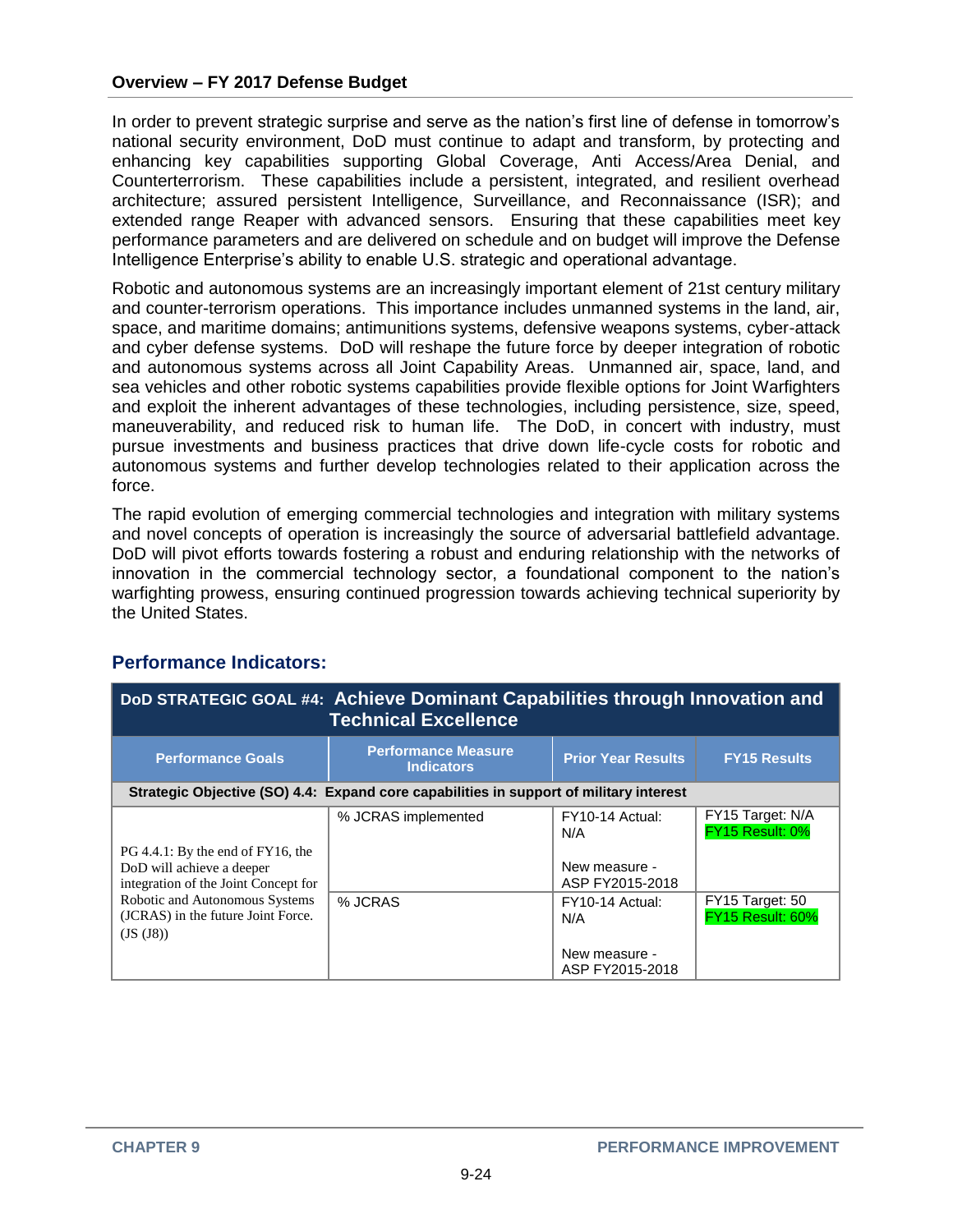**Cross Agency Priority (CAP) - STEM Education:** Improve science, technology, engineering, and mathematics (STEM) education by implementing the Federal STEM Education 5-Year Strategic Plan, announced in May 2013.

Department of Defense engages with the CAP Goal for STEM Education. This CAP Goal's progress can be located at [www.performance.gov.](http://www.performance.gov/)

The DoD STEM Education and Outreach programs and activities continue to provide services in the Pre-Kindergarten through 12th, Undergraduate and Graduate Continuum. As resources allow, the programs are expanded and implemented both nationally and internationally for DODEA schools. DoD has realized a ~7% increase in participation in programs across the education continuum.

This increase is due to a concerted effort by the Department to increase coordination (e.g., awareness, monitoring, reporting) to ensure complete data; improve communication with partners and ensure consistency of data gathering and reporting; increase stability and control STEM community support; and expand programs. The DoD has produced a FY16-20 STEM Strategic Plan, fully aligned to the Federal STEM Education 5-Year Strategic Plan. DoD STEM participates in the Federal Co-STEM Interagency Working Groups implementing the Federal Plan.

**CAP - Lab-to-Market:** Increase the economic impact of federally-funded research and development by accelerating and improving the transfer of new technologies from the laboratory to the commercial marketplace.

Department of Defense engages with the CAP Goal for Lab-to-Market initiatives. This CAP Goal's progress can be located at www.performance.gov.

*Department of Defense's Data Completeness and Reliability Statement–Fiscal Year 2015 Annual Performance Report*

*Each Goal Owner has attested the performance results and narrative information included in this report is complete, accurate, and reliable; and that data validation and verification procedures are documented and available upon request.*

## **Measuring our Progress**

## **FY 2015 APR Progress Update:**

The Joint Staff will begin FY 2017 with an Implementation Plan for the newly developed Joint Concept for Robotic and Autonomous Systems. The plan is designed to provide a phased approach for the holistic integration of robotic and autonomous systems (RAS) into the DoD over the next 15-20 years. The strategy of the transition plan is to allow contemporary and cutting-edge technology to quickly inform Concepts of Operations (CONOPS) and integrate seamlessly into the joint force and evolve along with the current state of technology thereby increasing the human physical and cognitive performance.

Strategic Objective: Achieve efficiencies and effectiveness to redirect resources to direct support of combat, combat support, and combat service support elements of the DoD.

#### **OVERVIEW:**

The DoD will continue to experience downward fiscal pressure, making it necessary to consider trades among operations and maintenance, readiness, procurement, and modernization expenditures. This pressure is coupled with the imperative to remain focused on actual mission outcomes, thus continued attention to controlling and reducing the cost of overhead and management structures is essential. Any reduction to these costs will allow the Department to continue to sustain investments in readiness and modernization activities while ensuring that the reductions don't negatively impact these activities. Collaboration across the DoD will occur to reform the Defense institution in an effort to reduce complexity and dramatically lower the cost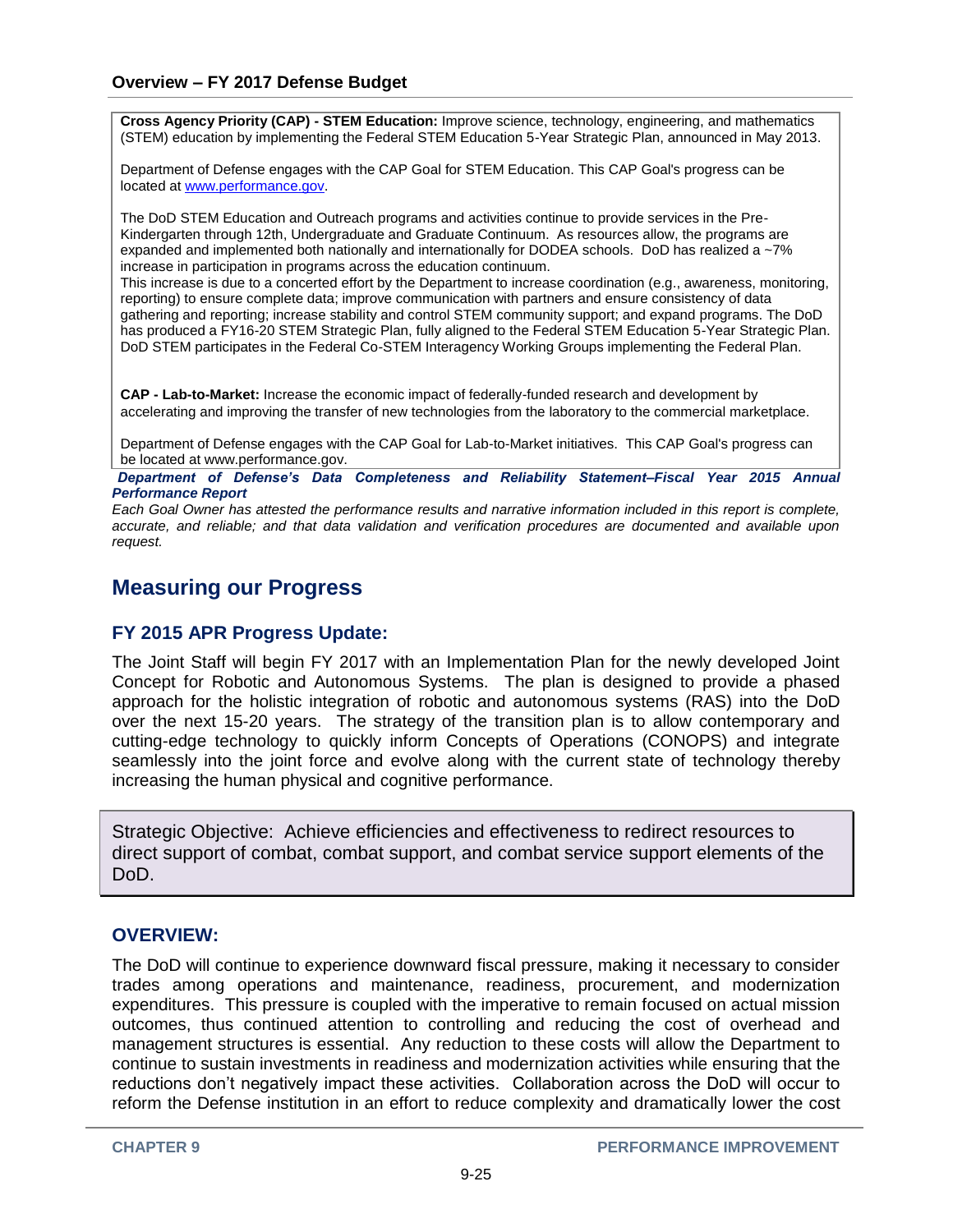of back-office business areas, including human resources, procurement, logistics, service contracting, real estate and property management, health care, and financial management. Creating the internal management capacities and capabilities to address these challenges will not only reduce costs, but create a 21st century corporate office better suited to support and resource the warfighter of the future. Improving the processes that drive the Defense institution will help the DoD better understand the costs and risks associated with mission outcomes. Instilling a strong cost culture across the DoD is critical to enabling the Business Mission Area to deliver value to the warfighter. Knowing what it costs to deliver business capabilities will allow DoD leaders to assess the return on investment leading to improved decision making across the organization.

## **Performance Indicator:**

| DoD STRATEGIC GOAL #5: REFORM AND RESHAPE THE DEFENSE INSTITUTION                                                                                                                                                                                                                                                                                                                                                                                                                                       |                                                                                                                                                                    |                                                                                                                            |                                          |  |  |
|---------------------------------------------------------------------------------------------------------------------------------------------------------------------------------------------------------------------------------------------------------------------------------------------------------------------------------------------------------------------------------------------------------------------------------------------------------------------------------------------------------|--------------------------------------------------------------------------------------------------------------------------------------------------------------------|----------------------------------------------------------------------------------------------------------------------------|------------------------------------------|--|--|
| <b>Performance Goals</b>                                                                                                                                                                                                                                                                                                                                                                                                                                                                                | <b>Performance Measure</b><br><b>Indicators</b>                                                                                                                    | <b>Prior Year Results</b>                                                                                                  | <b>FY15 Results</b>                      |  |  |
| SO 5.1: Achieve efficiencies and effectiveness to redirect resources to direct support of combat, combat<br>support, and combat service support elements of the DoD.                                                                                                                                                                                                                                                                                                                                    |                                                                                                                                                                    |                                                                                                                            |                                          |  |  |
| APG FY14-15 5.1.1: By September<br>30, 2015, the DoD will improve its<br>facility energy performance by: 1)<br>reducing average facility energy<br>intensity by 30 percent from the<br>2003 baseline of 117,334 BTUs per<br>gross square foot, and 2) producing<br>or procuring renewable energy<br>equal to12 percent of its annual<br>electric energy usage. (USD AT&L)<br>2015 Annual results will be available<br>in January 2016.                                                                  | Cumulative average percent<br>reduction in building energy<br>intensity.                                                                                           | FY10 Actual: 12.3<br><b>FY11 Actual: 13.3</b><br><b>FY12 Actual: 17.7</b><br>FY13 Actual: 17.2<br><b>FY14 Actual: 17.6</b> | FY15 Target: 30<br>FY15 Result: NA       |  |  |
|                                                                                                                                                                                                                                                                                                                                                                                                                                                                                                         | Percentage of renewable<br>energy produced or procured<br>based on DoD's annual electric<br>energy usage.                                                          | FY10 Actual: 9.6<br>FY11 Actual: 8.5<br>FY12 Actual: 9.6<br><b>FY13 Actual: 11.8</b><br><b>FY14 Actual: 12.3</b>           | FY15 Target: 12<br>FY15 Result: NA       |  |  |
| PG 5.1.3: By Q4FY 2016, ensure<br>key capabilities meet cost,<br>schedule, and performance<br>requirements to protect and/or<br>enhance defense intelligence<br>capabilities in the areas of global<br>coverage, Anti- Access/Area Denial<br>(A2/AD) environments,<br>counterterrorism, and counter<br>proliferation.(USD(I)                                                                                                                                                                            | Defense Intelligence<br>Capabilities Index (Aggregate<br>cost (CPI), schedule (SPI) and<br>performance (Key Performance<br>Parameters) of top 15<br>capabilities). | FY10-14: N/A (new<br>metric)<br>New measure -<br>ASP FY2015-2018                                                           | <b>FOUO</b><br>See note on page<br>$9-6$ |  |  |
| PG 5.1.4: Achieve improved mission<br>effectiveness, efficiency, and<br>security across the DoD, IC, and<br>with our international partners<br>through seamless integration of<br>intelligence information enterprise IT<br>capabilities into both the Joint<br>Information Environment (JIE) and<br>the IC ITE. By Q4FY2016 ensure<br>50% of services in the Defense<br>Intelligence Information Enterprise<br>(DI2E) conform to Technical Profile<br>Package standards and<br>specifications. (USD(I) | % conformance of DI2E<br>services with Technical Profile<br>Package standards and<br>specifications.                                                               | FY10-14: N/A (new<br>metric)x<br>New measure -<br>ASP FY2015-2018                                                          | <b>FOUO</b><br>See note on page<br>$9-6$ |  |  |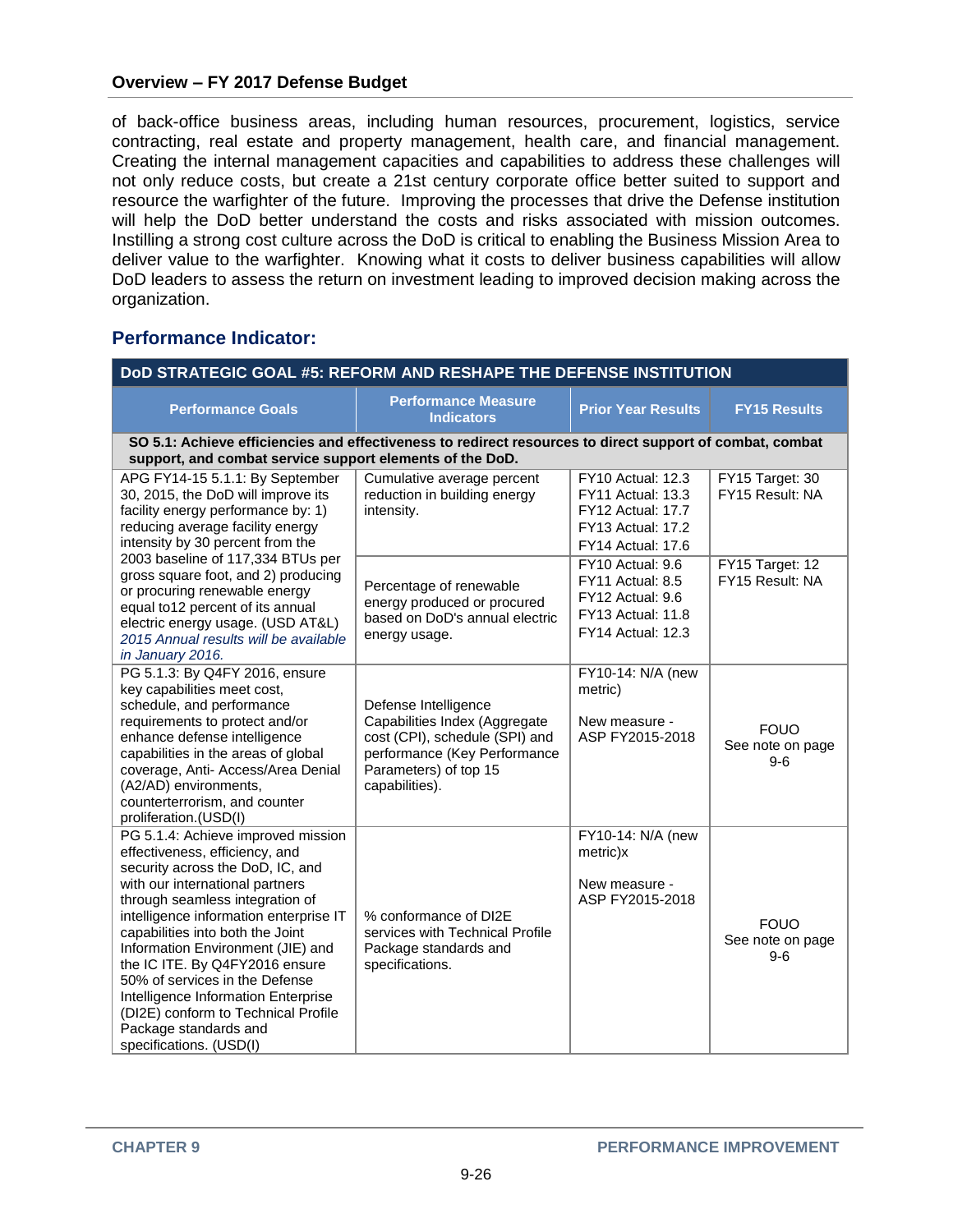**Cross Agency Priority Goal (CAP) - Smarter IT Delivery:** Improve outcomes and customer satisfaction with federal services through smarter IT delivery and stronger agency accountability for success.

**CAP - Open Data:** Fuel entrepreneurship and innovation and improve government efficiency and effectiveness by unlocking the value of government data and adopting management approaches that promote interoperability and openness of this data.

**CAP - Shared Services:** Strategically expand high-quality, high value shared services to improve performance and efficiency throughout government.

**CAP - Infrastructure and Permitting Modernization:** Modernize the Federal permitting and review process for major infrastructure projects to reduce uncertainty for project applicants, reduce the aggregate time it takes to conduct reviews and make permitting decisions by half, and produce measurably better environmental and community outcomes.

Department of Defense engages with the CAP Goals for Smarter IT Delivery, Open Data, Shared Services and Infrastructure and Permitting Modernization initiatives. This CAP Goal's progress can be located at www.performance.gov.

**Cross Agency Priority Goal (CAP) - Climate Change (Federal Actions):** More than double Federal government consumption of electricity from renewable sources to 20% by FY 2020 and improve energy efficiency at Federal facilities including \$4 billion in performance contracts by CY 2016 as part of the wider strategy to reduce the Federal Government's direct greenhouse gas emissions by 28% and indirect greenhouse gas emissions by 13% by FY 2020 (2008 baseline).

*Executive Order 13693, signed by on March 25, 2015revokes the Presidential Memorandum of December 5, 2013, which included the renewable energy goal of 20% by 2020.*

Department of Defense engages with the CAP Goal for Climate Change (Federal Actions) initiatives. This CAP Goal progress can be located at [www.performance.gov.](http://www.performance.gov/)

The Department's energy data for FY 2015 will be available in January 2016.

DoD remains committed to reducing energy use through third-party financed contract vehicles like Energy Savings Performance Contracts (ESPC) and Utility Energy Service Contracts (UESC). Since the beginning of the President's Performance Contract Challenge in December 2011, \$1.3 billion in ESPCs and UESCs have been awarded, with an additional \$2.0 billion in the pipeline.

#### *Department of Defense's Data Completeness and Reliability Statement–Fiscal Year 2015 Annual Performance Report*

*Each Goal Owner has attested the performance results and narrative information included in this report is complete, accurate, and reliable; and that data validation and verification procedures are documented and available upon request.*

## **Measuring our Progress**

#### **FY 2015 Energy Performance Progress Update:**

The Department's energy data for FY 2015 will be available in January 2016.

#### **Areas of Significant Improvement:**

The Department's energy data for FY 2015 will be available in January 2016.

#### **Areas of Challenge:**

While DoD continues to invest in cost-effective energy efficiency and conservation measures to improve goal progress, challenges remain that may limit future reductions. These challenges will include: (1) budget sequestration and delayed appropriations, which creates obstacles for planning and executing long-term energy efficiency and conservation projects, and (2) uncontrollable variables such as weather and temperature variability (i.e., heating and cooling degree days), increasing facility energy use.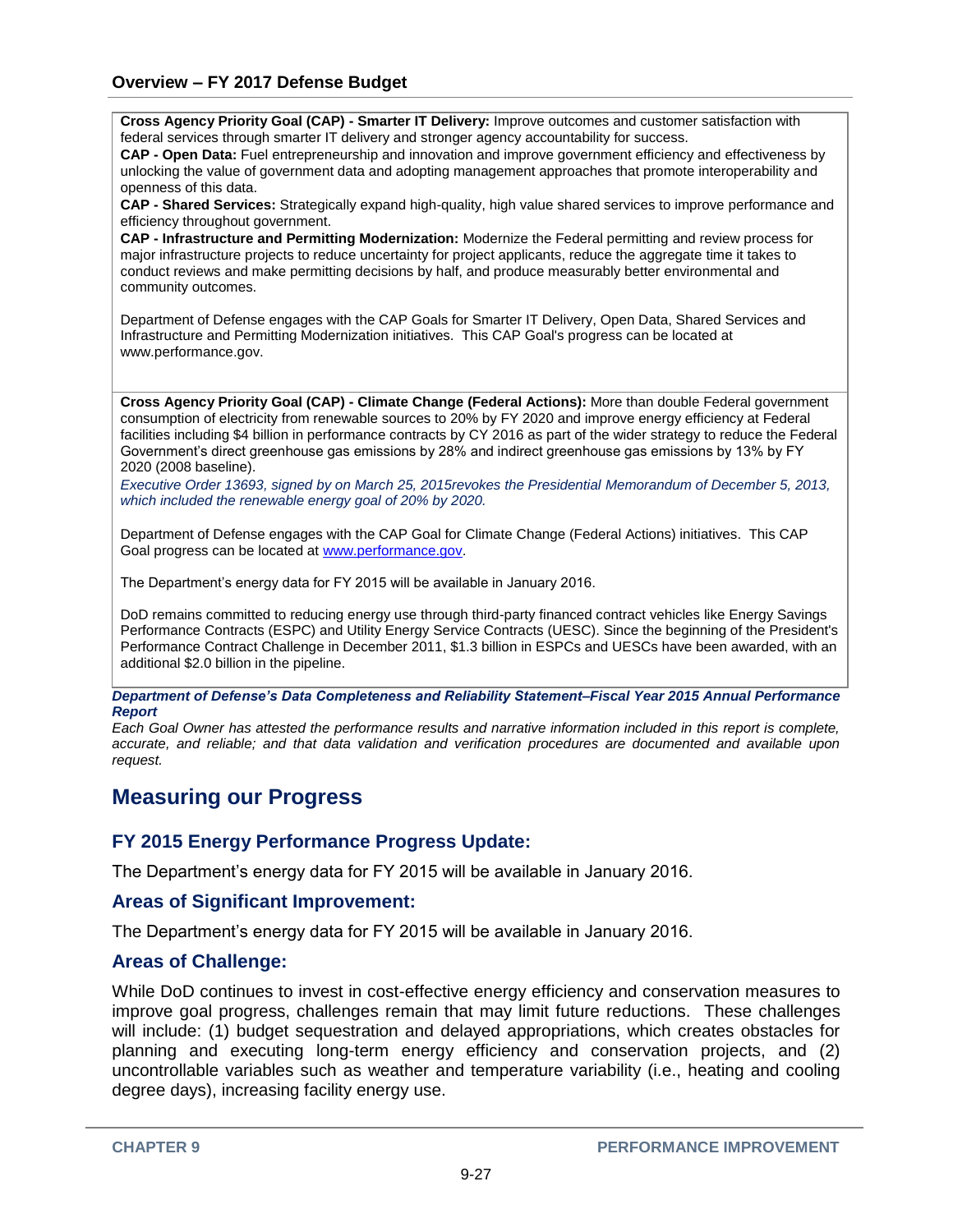#### **Mitigation:**

DoD will execute facility energy conservation projects, applying sustainable design principles and introducing efficient building technologies to new construction and retrofits. All newly constructed buildings must comply with the five principles of High Performance Sustainable Buildings; and they must exceed American Society of Heating, Refrigerating and Air Conditioning Engineers (ASHRAE's) energy efficiency standards by at least 30 percent. Military Department plans to each develop 1 GW of renewable energy by 2025 are ongoing.

**FY 2015 APR Progress Update, Defense Intelligence Capabilities, and Defense Intelligence Information Enterprise:** Available upon request; on an as needed basis.

Strategic Objective: Improve financial processes, controls, and information via audit readiness.

### **OVERVIEW:**

The National Defense Authorization Act of 2010 mandates that the DoD have audit ready financial statements by 2017. Audit ready means the Department has strengthened its internal controls and improved its financial practices, processes, and systems so there is reasonable confidence the information can withstand an audit by an independent auditor. Improving audit readiness across the Department supports improved efficiencies, financial stewardship, and productivity in business operations. The DoD reporting entities and service providers' requirements focus on improving controls and processes to support information that is often used to manage the DoD, while continuing to work towards financial, information technology, and support documentation improvements. Improving audit readiness across the Department's financial entities is a critical step in achieving sustained cost savings and improving business outcomes. A key component of the Department's audit readiness goal is to validate the existence and accountability of "mission critical assets," such as real property, military equipment, general equipment, operating materials and supplies, and inventory balances. Hence, the DoD has expanded its priorities in support of readiness goals to include not only budgetary information, but also proprietary accounting data and information, mission critical asset information, and valuation. The expansion of priorities includes a continued focus on critical capabilities to include critical systems internal controls that impact financial statements, fund balance with Treasury reconciliations, complete universe of accounting transactions, property existence and completeness and property rights, and property valuation, environmental liabilities, and open obligations.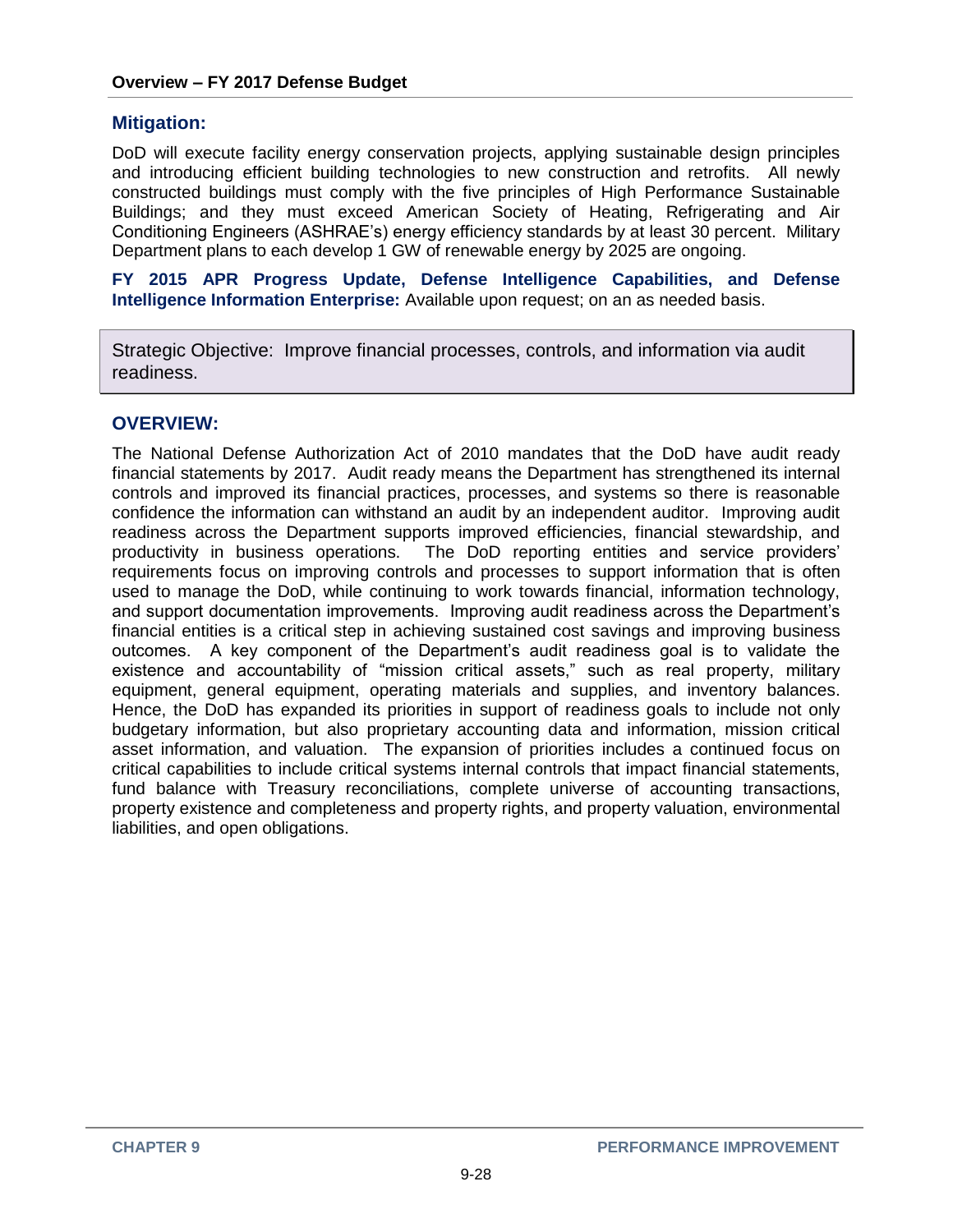### **Performance Indicators:**

| <b>DOD STRATEGIC GOAL #5: REFORM AND RESHAPE THE DEFENSE INSTITUTION</b>                                                                                                                                                                                                                                                                                                                                                                         |                                                                                                                                                                                                                                         |                                                                                                                       |                                             |  |  |
|--------------------------------------------------------------------------------------------------------------------------------------------------------------------------------------------------------------------------------------------------------------------------------------------------------------------------------------------------------------------------------------------------------------------------------------------------|-----------------------------------------------------------------------------------------------------------------------------------------------------------------------------------------------------------------------------------------|-----------------------------------------------------------------------------------------------------------------------|---------------------------------------------|--|--|
| <b>Performance Goals</b>                                                                                                                                                                                                                                                                                                                                                                                                                         | <b>Performance Measure</b><br><b>Indicators</b>                                                                                                                                                                                         | <b>Prior Year Results</b>                                                                                             | <b>FY15 Results</b>                         |  |  |
| Strategic Objective (SO) 5.2: Improve financial processes, controls, and information via audit readiness.                                                                                                                                                                                                                                                                                                                                        |                                                                                                                                                                                                                                         |                                                                                                                       |                                             |  |  |
| APG FY14-15 5.2.1: By FY<br>2015, DoD will validate 83<br>percent of its mission critical<br>assets for existence and<br>completeness; validate audit<br>readiness for 99 percent of the<br>Funds Balance with Treasury<br>(FBwT) for DoD components<br>financed with General Funds;<br>and validate audit readiness for<br>all material Schedules of<br>Budgetary Activity (SBA) for<br>DoD components financed with<br>General Funds. (OUSD(C) | Percent of DoD mission- critical<br>assets (Real Property, Military<br>Equipment, General Equipment,<br>Operating Materials and<br>Supplies, and Inventory<br>balances) validated as audit-<br>ready for existence and<br>completeness. | FY10 Actual: 4%<br>FY11 Actual: 4%<br>FY12 Actual: 41%<br><b>FY13 Actual: 50%</b><br><b>FY14 Actual: 65%</b>          | FY15 Target: 83%<br><b>FY15 Result: 76%</b> |  |  |
|                                                                                                                                                                                                                                                                                                                                                                                                                                                  | Percent of DoDs general funds<br><b>Statement of Budgetary Activity</b><br>for material Components<br>validated as audit-ready.                                                                                                         | <b>FY10 Actual: 14%</b><br>FY11 Actual: 14%<br><b>FY12 Actual: 14%</b><br><b>FY13 Actual: 19%</b><br>FY14 Actual: 90% | FY15 Target: 99%<br>FY15 Result: 64%*       |  |  |
|                                                                                                                                                                                                                                                                                                                                                                                                                                                  | Percentage of DoDs General<br>Funds, Funds Balance with<br>Treasury validated as audit<br>ready.                                                                                                                                        | FY10 Actual: 9%<br>FY11 Actual: 9%<br>FY12 Actual: 9%<br>FY13 Actual: 9%<br>FY14 Actual: 31%                          | <b>FY15 Target: 47%</b><br>FY15 Result: 7%* |  |  |
|                                                                                                                                                                                                                                                                                                                                                                                                                                                  | Valuation of Mission Critical<br>Assets.                                                                                                                                                                                                | FY10-14: N/A (new<br>metric)                                                                                          | <b>FY15 Target: 18%</b><br>FY15 Result: 4%  |  |  |

*Department of Defense's Data Completeness and Reliability Statement–Fiscal Year 2015 Annual Performance Report*

*Each Goal Owner has attested the performance results and narrative information included in this report is complete, accurate, and reliable; and that data validation and verification procedures are documented and available upon request.*

*\*The FY15 results included rescinding Component assertions that were accounted for in prior year actual results. Exams performed by the DoD Office of the Inspector General and independent public accounting firms identified deficiencies in these performance areas.* 

## **Measuring our Progress**

## **FY 2015 APR Progress Update:**

The Department has collaborated with Independent Public Accountants and the Federal Accounting Standards Advisory Board to issue policies governing Existence, Completeness, and Rights. The DoD will continue to implement and monitor corrective actions for existence, completeness at Reporting Entities.

The Department has issued policies governing valuation baselines for inventory/operating material and supplies, real property assets, and internal use software. Several reporting entities are working to develop valuation methodologies for new acquisitions.

The Department will continue to implement and/or monitor corrective actions to establish for existence, completeness at Reporting Entities; valuing Mission Critical Assets (MCA); auditor identified deficiencies; and analyze Fund Balance with Treasury (FBWT) differences and processes to identify root causes for corrective action. The DoD will continue audits for the Military Services' current year, general fund budgetary activities; examinations for multiple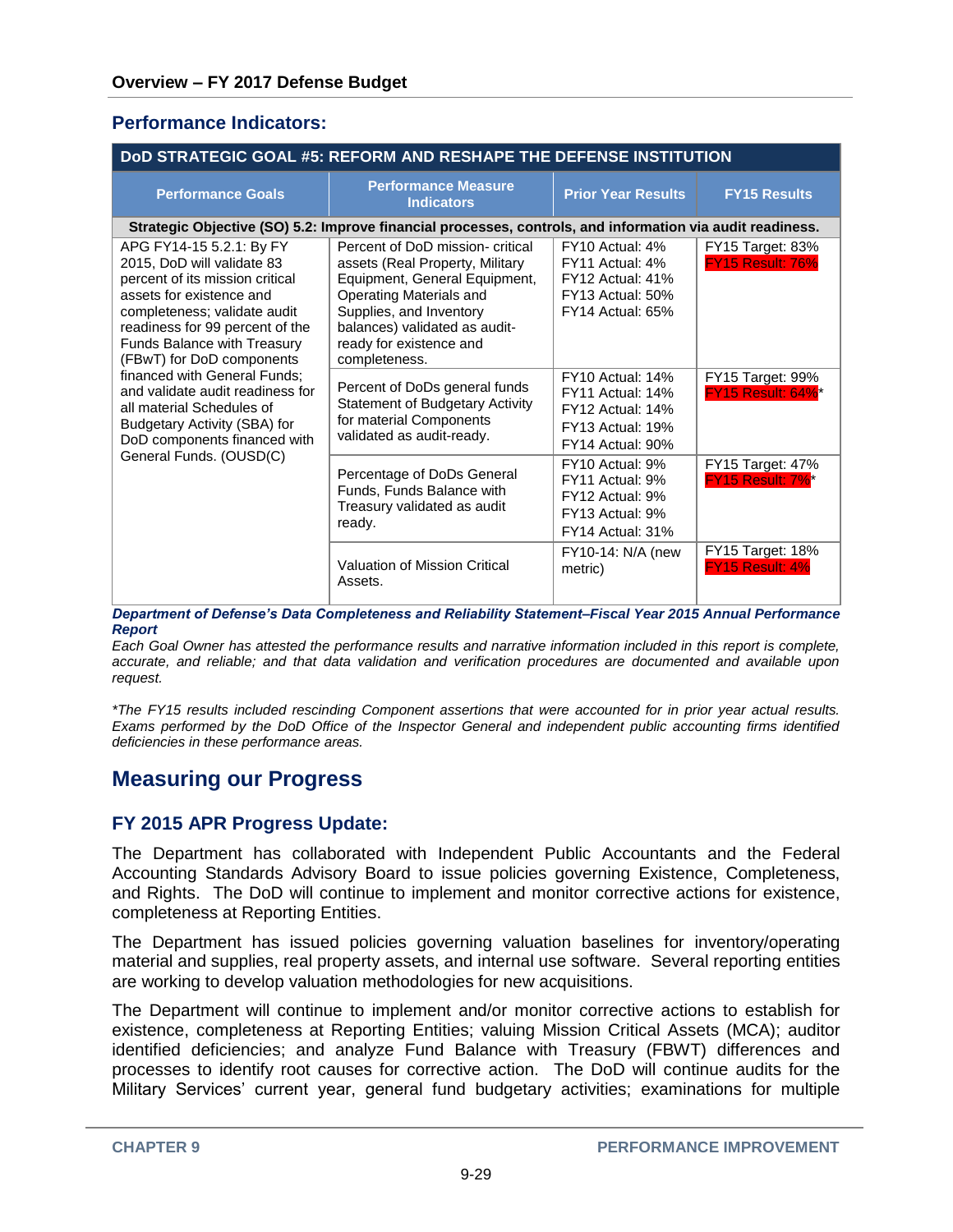Defense Agencies' current year, general fund activities; and implement corrective actions impacting the Defense Agencies' budgetary activities.

### **Areas of Challenge:**

The size, diverse functional scope of business operations and frequently non-standard, decentralized execution of support operations makes audit readiness an extremely challenging endeavor.

Areas of challenge include:

- Valuation of Assets: Valuation of General Property, Plant, and Equipment and of Inventory and Related Property is critical. Many of the Department's assets were acquired decades ago and before there was a requirement to produce financial statements. As a result, the acquisition and cost documents required for supporting valuation and audit are often no longer available. For these assets, the Department must use alternative valuation methods.
- Fund Balance with Treasury: Due to the size of the Department's budget and the enormous amount of funds expended and collected, the number of accounting transactions that must be reconciled between the Department's accounts and Treasury is very large and the task complex.
- Statement of Budgetary Resources:
	- $\circ$  Universe of Transactions- Providing complete universes of transactions is especially challenging for the Components because of the numerous accounting systems used to initiate and record transactions as well as hundreds of feeder systems where most transactions originate.
	- $\circ$  Beginning Balances-Components must verify that open obligations for all active and expired appropriations are supported before beginning Statement of Budgetary Resources (SBR) audits, and many hundreds of open and expired appropriations must be reviewed.

#### **Mitigation:**

A strategy has been implemented that includes close engagement with Standards setters and the larger audit community such as the Department of Defense Office of the Inspector General, the Federal Accounting Standards Advisory Board, and independent public accounting firms to define cost efficient solutions for audit "show stoppers". As a result, the Department has issued policies, established working groups to address critical capabilities needed for audit, and is in the process of developing detailed implementation plans. The Department will continue to assess risks against these critical capabilities and adjust corrective actions accordingly. The OUSD(C) Financial Improvement Audit Readiness (FIAR) Directorate is revising the FY 2016-2017 APG measurements/goals to provide a more direct focus on progress measures for specific critical path/risk areas aligned to ensuring the Departments' financial statements are audit ready by 2017.

Strategic Objective (SO): Establish an enterprise framework for valuation and accountability of results, outcomes, cost, and risk.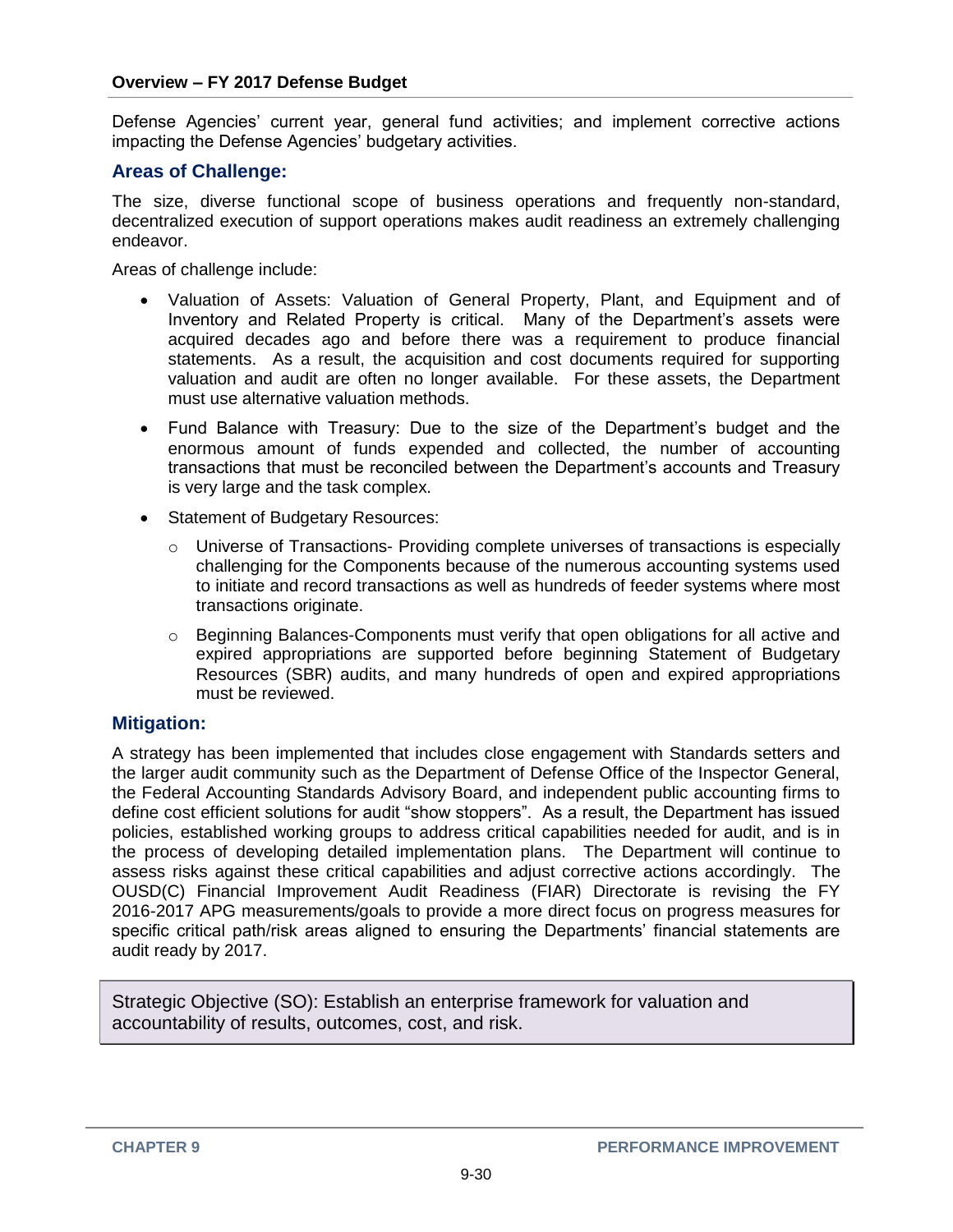### **OVERVIEW:**

The DoD's participation in the Federal Benchmarking activities culminated with the 2015 FedStat Review with the Office of Budget and Management (OMB). The results and outcomes of the FedStat Review and the Benchmarking effort are discussed in detail in Section Three (3) of this report.

Cross Agency Priority Goal (CAP) - Benchmarking: Improve administrative efficiency and increase the adoption of effective management practices by establishing cost and quality benchmarks of mission-support operations and giving agency decision-makers better data to compare options, allocate resources, and improve processes. Focus Areas: Contracting, Financial Management, Human Capital, Information Technology, and Real Property.

Department of Defense engages with the CAP Goal for Benchmarking initiatives. This CAP Goal progress can be located at www.performance.gov.

### **Overview of the FY 2015 APR Measures Update**

The FY 2015 APR report contains 44 performance measures in comparison to the FY 2014 APR report that contained 69 performance measures. Several measures were discontinued due to refinements in strategic direction, while other measures were refined and reclassified, preventing their inclusion in this unclassified report.

### **9.4 2015 Performance Reviews, Assessments and Reports**

The DoD conducts a full range of reviews and assessments in an effort to safeguard readiness of the nation's warfighters, and warfighter capabilities; demonstrate leadership commitment and capacity (people and resources) of the Department's priority programs; and ensure continuous business process improvement. The Department's commitment to complete and meaningful progress reporting is evident in the wide range of operational and business reports that monitor and demonstrate progress of priority areas across the Department. This section of the 2015 APR will discuss a few of the DoD reviews, assessments, and reports.

The CRS provides a common framework for conducting commanders' readiness assessments, blending unit-level readiness indicators with combatant command (COCOM), Service, and CSA subjective assessments of their ability to execute the National Military Strategy (NMS). Specifically, the CRS provides the C/S/As a readiness reporting system measuring their ability to integrate and synchronize combat and support units into an effective joint force ready to accomplish assigned missions. Results of readiness assessments are classified and available upon request; on an as needed basis.

The Planning, Programming, Budgeting, and Execution (PPBE) Process, referred to hereon as PPBE, serves as the annual resource allocation process for DoD within a quadrennial planning cycle. The Quadrennial Defense Review (QDR), force development guidance, program guidance, and budget guidance are the principal guides used in the PPBE. Programs and budgets are formulated annually. The budget covers one year, and programs encompass an additional four years. The Under Secretary of Defense (Comptroller)/Chief Financial Officer (USD(C)/CFO), Under Secretary of Defense for Policy (USD(P)), Chairman of the Joint Chiefs of Staff and the Joint Staff (CJCS), Director, Cost Assessment and Program Evaluation (DCAPE), Under Secretary of Defense for Acquisition, Technology, and Logistics (USD(AT&L)), Under Secretary of Defense for Personnel and Readiness (USD(P&R)), Under Secretary of Defense for Intelligence (USD(I)), DoD Chief Information Officer (DoD CIO), and the Heads of the DoD Components play major roles in the PPBE. Collectively, the Department publishes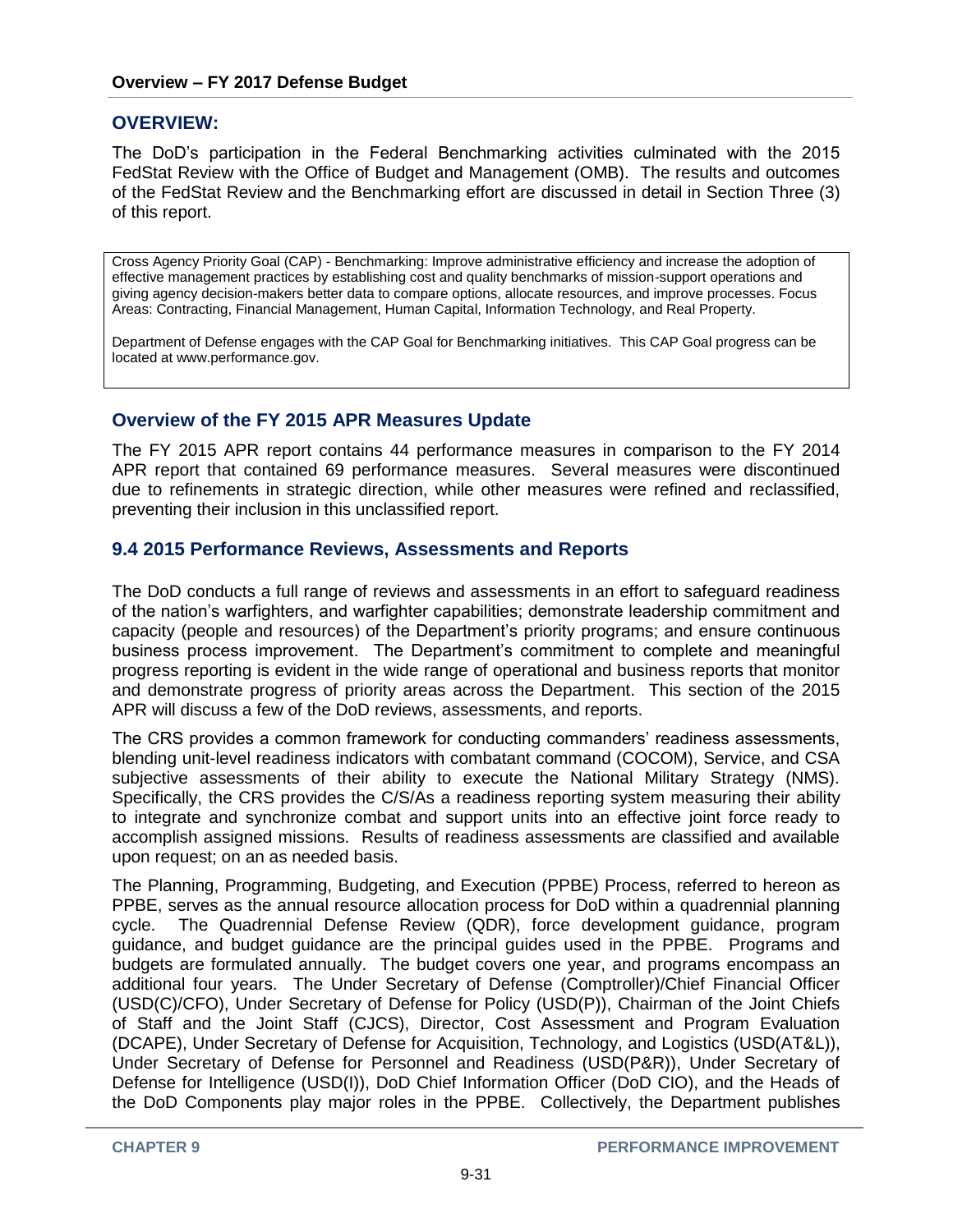planning guidance, conducts, coordinates, and/or participates in budget review, program execution, and performance reviews.

For detailed information on the PPBE, refer to DODD 7045.15 located at: [http://www.dtic.mil/whs/directives/corres/pdf/704514p.pdf.](http://www.dtic.mil/whs/directives/corres/pdf/704514p.pdf) For additional insight into the Chairman of the Joint Chiefs of Staff, Combatant Commanders, Chief, National Guard Bureau, and Joint Staff Participation in the PPBE, refer the CJCSI 8501B located at: [http://www.dtic.mil/cjcs\\_directives/cdata/unlimit/8501\\_01.pdf](http://www.dtic.mil/cjcs_directives/cdata/unlimit/8501_01.pdf).

The Defense Acquisition System exists to manage the nation's investments in technologies, programs, and product support necessary to achieve the National Security Strategy and support the United States Armed Forces. The investment strategy of the Department of Defense is postured to support not only today's force, but also the next force, and future forces beyond that. The primary objective of Defense acquisition is to acquire quality products that satisfy user needs with measurable improvements to mission capability and operational support, in a timely manner, and at a fair and reasonable price. One of the guiding principles of the Defense Acquisition System is "Streamlined and Effective Management", which require the Milestone Decision Authority to ensure accountability and maximize credibility in cost, schedule, and performance reporting. For detailed information on the Defense Acquisition System, refer to DODD 5000.01 located at: <http://www.dtic.mil/whs/directives/corres/pdf/500001p.pdf> and Operation of the Defense Acquisition System DODD 5000.02 located at: <http://bbp.dau.mil/docs/500002p.pdf> .

The DoD budgets over \$7 billion a year for business system investments. Title 10 United States Code § 2222, includes requirements for investment review and certification of defense business systems prior to obligation of funds. The Department's investment management process is used to ensure that IT capital investments are aligned to strategies, modernize and eliminate legacy systems and permit interoperability. For FY 2015 Defense business system programs, the process resulted in the Defense Business Council (DBC) reviewing certification requests of \$6.996B and approving \$6.379B for 1,173 Defense Business Systems (DBS). To implement the investment management process, the DCMO issued guidance to ensure that the Department continues to treat its business system investments with the balance of purpose and discipline that will enable cost savings to be redirected to critical operational needs of the warfighter. The guidance, updated annually, creates an Integrated Business Framework (IBF) to align broad Departmental strategy with functional and organizational strategy, all the way to system implementations. This framework uses Functional Strategies and Organizational Execution Plans to help achieve the Department's target business environment. For detailed information on the Defense Investment Review Board, refer to the Guidance for Review and Certification of Defense Business Systems and implementation memoranda located at: http://dcmo.defense.gov/Portals/47/Documents/Governance/6March2015\_DBSIMP\_quide.pdf and [http://dcmo.defense.gov/Portals/47/Documents/Governance/DBSIMP\\_guide\\_Vs3\\_4.pdf](http://dcmo.defense.gov/Portals/47/Documents/Governance/DBSIMP_guide_Vs3_4.pdf)

The Performance Improvement Officer (PIO) conducts quarterly data-driven reviews of the Department's agency priority goals as published on [www.performance.gov](http://www.performance.gov/) via the Defense Business Council (DBC). When appropriate, the PIO elevates at-risk performance goals to the Deputy Secretary of Defense (DEPSECDEF) / Chief Operating Officer (COO) via the Deputy's Management Action Group (DMAG).

In 2015, the PIO addressed the agency priority goals published on performance.gov with the DBC on three occasions. On January 27, 2015, the PIO presented the 2014 Annual Performance Report and discussed the 2015 Performance Review Way-Forward. On August 25, 2015 and November 17, 2015, the PIO conducted the third and fourth quarter performance reviews, respectively of the agency priority goals published on performance.gov. The agenda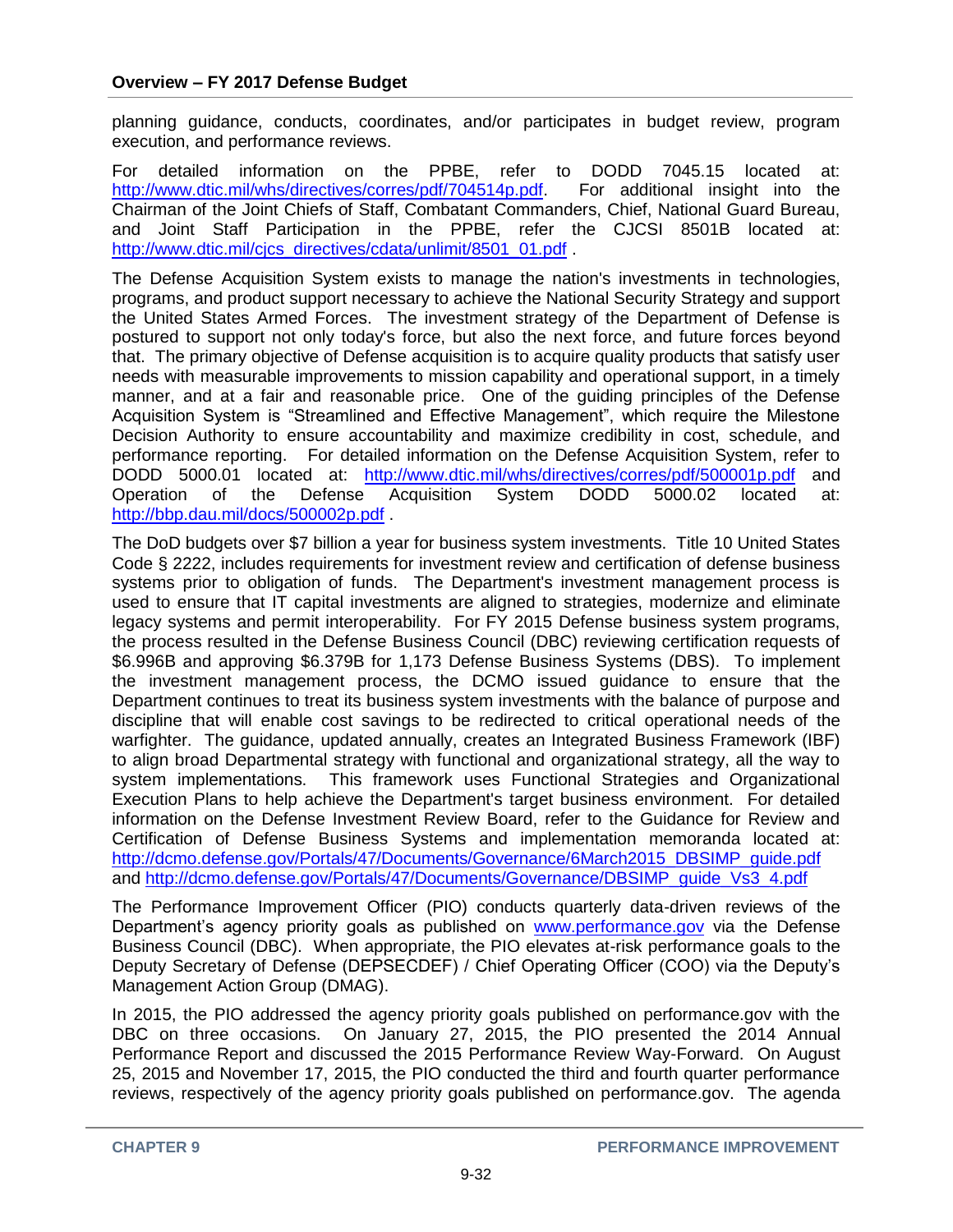and meeting summaries can be viewed at [www.dbc.osd.mil.](http://www.dbc.osd.mil/) On June 5, 2015, the PIO, in collaboration with the Office of Management and Budget (OMB) conducted the 2015 FedStat Review. The FedStat review served two purposes - to review the second quarter performance results and discuss DoD management challenges with DoD CxO Council members with their Federal counterparts. During each of the three performance reviews conducted in 2015, DoD reviewed the progress of the agency priority goals published on performance.gov; discussed at-risk goals and improvement strategies; discussed activities that contributed to the goals planned progress; and identified and documented all follow-up actions. Detailed meeting notes and follow-up actions are available upon request; on an as needed basis.

The Department is committed to ensuring the performance information used to inform management decisions is based on current, complete, and accurate data. In FY 2015, the PIO reviewed and updated the performance data verification and validation practices and, refined the Performance Goal Action Plans to include a data verification and validation section for each performance measure, and the goal owner completeness and reliability statement with the official coordination package. As we strengthen the Department's Enterprise Performance capability, additional improvements will be addressed to ensure the reliability of performance information.

The Department's commitment to observing lessons learned, reviewing improvement opportunities, and reporting progress is evident in the publication of reports across the Department through the Offices of the Undersecretaries of Defense.

The Office of the Undersecretary of Defense for Personnel and Readiness published the following reports in 2015 that align with agency priority goals published on performance.gov and/or a GAO High Risk Area:

[VA/DoD Joint Execution Committee Annual Report FISCAL YEAR 2014](http://prhome.defense.gov/Documents.aspx) in close collaboration with the Department of Veteran Affairs.

[Evaluation of the TRICARE Program: Access, Cost, and](http://health.mil/Reference-Center/Reports?query=evaluation+of+the+tricare+program+2014) Quality FISCAL YEAR 2014 Report to [Congress,](http://health.mil/Reference-Center/Reports?query=evaluation+of+the+tricare+program+2014) published in February 2015, demonstrates progress made toward the Defense Health Strategic Direction and Priorities.

To help address the crime of sexual assault within the Military, the DoD and the military Services conduct comprehensive sexual assault assessments and issue reports. The DoD [Fiscal Year 2014 Annual Report on Sexual Assault in the Military](http://sapr.mil/public/docs/reports/FY14_Annual/FY14_DoD_SAPRO_Annual_Report_on_Sexual_Assault.pdf) was provided to Congress on May 1, 2015 and [Sexual Assault Prevention and Response](http://sapr.mil/public/docs/reports/FY14_POTUS/FY14_DoD_Report_to_POTUS_SAPRO_Report.pdf) was provided to the President of the United States on November 2014.

The Office of the Undersecretary of Defense for Acquisition, Technology, and Logistics published the following reports in 2015 that align with agency priority goals published on performance.gov and/or a GAO High Risk Area:

[Performance of the Defense Acquisition System 2015 Annual Report,](http://www.acq.osd.mil/) published in September 2015, builds on and extends the series of data from the past two Defense Acquisition System reports.

[Department of Defense Annual Energy Management Report Fiscal Year 2014,](http://www.acq.osd.mil/ie/energy/energymgmt_report/main.shtml) published in May 2015, exhibits progress made toward meeting installation energy program goals. Additionally, the Department is committed to improving the use of operational energy warfighting; information regarding the *Operational Energy Strategy* and progress is located in the [FY 2014 Operational](http://energy.defense.gov/portals/25/documents/reports/FY%202014%20OE%20Annual%20Report.pdf) [Energy Annual Report,](http://energy.defense.gov/portals/25/documents/reports/FY%202014%20OE%20Annual%20Report.pdf) published in June 2015.